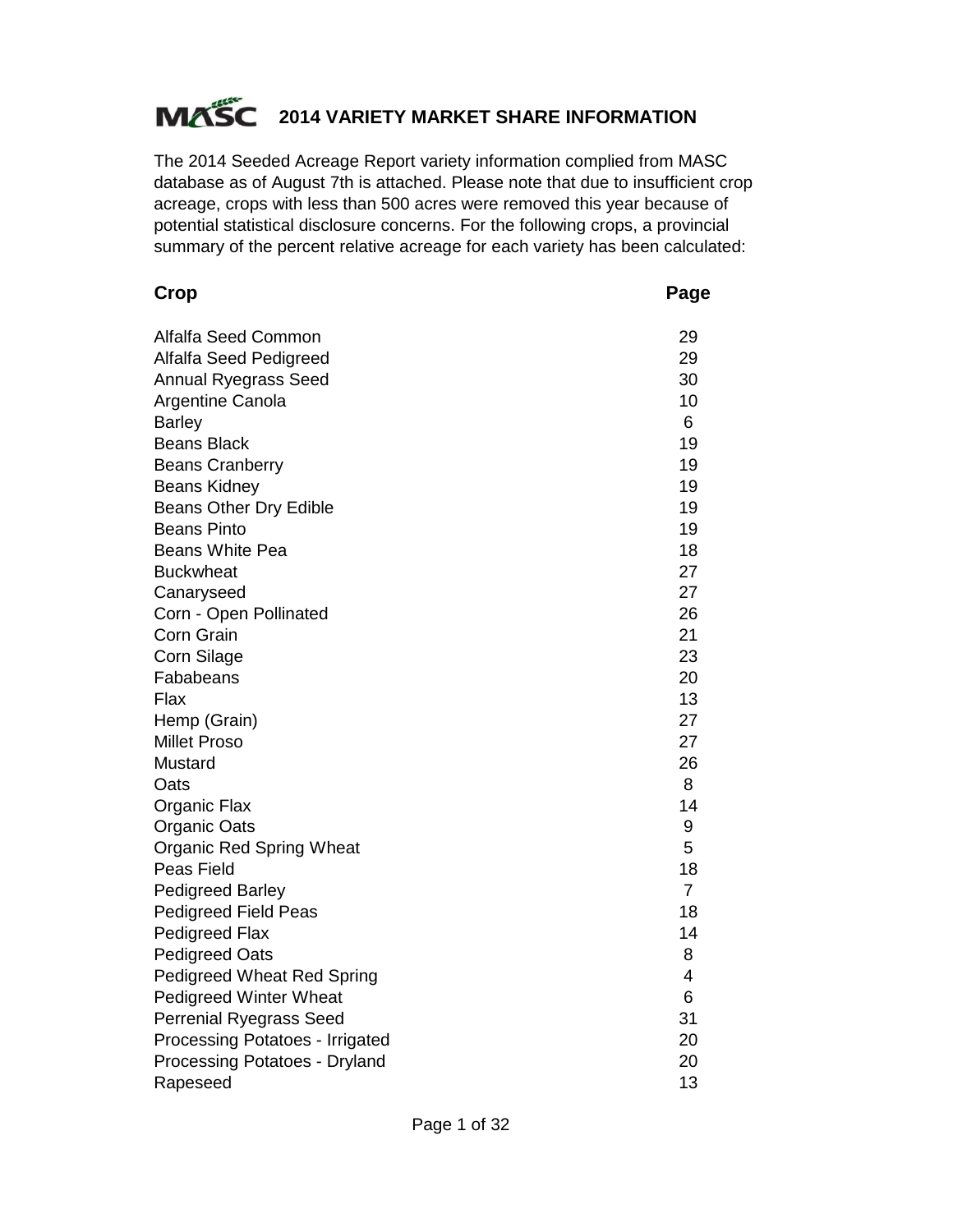# **MASC** 2014 VARIETY MARKET SHARE INFORMATION

| <b>Crop</b>                    | Page |
|--------------------------------|------|
| Rye- Fall Rye                  | 9    |
| Soybeans                       | 14   |
| Sunflowers (Oil)               | 26   |
| Sunflowers (Non Oil)           | 27   |
| <b>Table Potatoes</b>          | 20   |
| <b>Tall Fescue Seed</b>        | 32   |
| <b>Timothy Seed Pedigreed</b>  | 28   |
| Triticale                      | 9    |
| <b>Triticale Winter</b>        | 10   |
| Wheat Feed                     | 5    |
| <b>Wheat Hard White Spring</b> | 5    |
| <b>Wheat Prairie Spring</b>    | 5    |
| <b>Wheat Red Spring</b>        | 3    |
| <b>Wheat Winter</b>            | 6    |

Please note that this report is listing seed genetic origin and does not necessarily reflect certified seed sales (i.e. includes "bin-run" seed). Reseeded acres are "double counted" in this analysis.

When interpreting the data, please note that 0.0% implies that the variety was grown in Manitoba, but on less than 0.05% that crops acreage.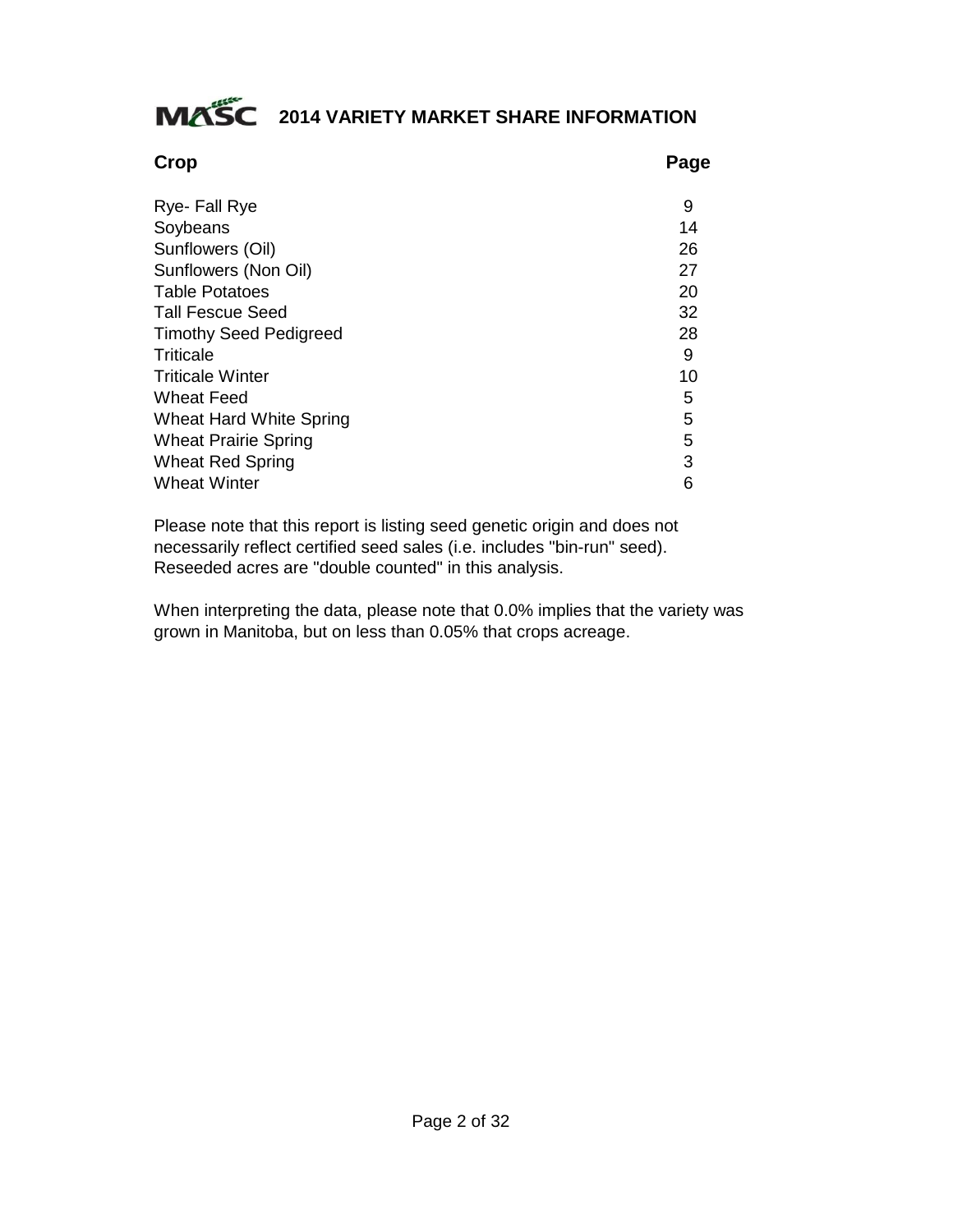# **MASC** 2014 VARIETY MARKET SHARE INFORMATION

| CARBERRY (BW874)         | 35.1% |                 |
|--------------------------|-------|-----------------|
| HARVEST (BW259)          | 14.9% | <b>Based on</b> |
| <b>GLENN</b>             | 12.1% | 2,173,514       |
| CARDALE (BW429)          | 9.1%  | <b>Acres</b>    |
| WR 859 CL (BW859)        | 4.3%  | <b>Reported</b> |
| CDC STANLEY (BW880)      | 3.4%  |                 |
| AC DOMAIN (BW 148)       | 3.1%  |                 |
| MUCHMORE (BW875)         | 2.8%  |                 |
| <b>KANE (BW342)</b>      | 2.7%  |                 |
| CDC GO (BW781)           | 2.3%  |                 |
| CDC UTMOST (BW 883)      | 2.2%  |                 |
| 5604HR CL (BW 878)       | 2.0%  |                 |
| AC BARRIE (BW 661)       | 1.1%  |                 |
| CDC VR MORRIS (BW423)    | 0.8%  |                 |
| 5602HR (BW297)           | 0.5%  |                 |
| AC WASKADA (BW 357)      | 0.5%  |                 |
| VESPER VB (BW415)        | 0.3%  |                 |
| 5603 HR                  | 0.3%  |                 |
| UNITY VB                 | 0.3%  |                 |
| <b>NO VAR</b>            | 0.2%  |                 |
| MCKENZIE (BW 205)        | 0.2%  |                 |
| AC INTREPID (BW 693)     | 0.2%  |                 |
| AC SPLENDOR (BW 191)     | 0.2%  |                 |
| SY433 (BW433)            | 0.1%  |                 |
| CDC TEAL (BW 616)        | 0.1%  |                 |
| 5601HR (BW256)           | 0.1%  |                 |
| SUPERB (BW252)           | 0.1%  |                 |
| CDC IMAGINE (BW758)(IMI) | 0.1%  |                 |
| CDC KERNEN (BW881)       | 0.1%  |                 |
| AAC BRANDON (BW 932)     | 0.1%  |                 |
| GOODEVE (BW 841)         | 0.1%  |                 |
| ALVENA (PT213)           | 0.1%  |                 |
| AC CORA (BW 152)         | 0.1%  |                 |
| AAC ELIE(BW931)          | 0.1%  |                 |
| AAC ICEBERG CWHRS        | 0.1%  |                 |
| INFINITY (BW 799)        | 0.1%  |                 |
| CDC ALSASK (BW301)       | 0.0%  |                 |
| CDC PLENTIFUL (PT580)    | 0.0%  |                 |
| 5400IP (BW295)           | 0.0%  |                 |
| 5500HR (BW 245)          | 0.0%  |                 |
| AC CADILLAC (BW 689)     | 0.0%  |                 |
| <b>ROBLIN</b>            | 0.0%  |                 |
| LOVITT (PT205)           | 0.0%  |                 |

# **WHEAT RED SPRING - 2014 MANITOBA VARIETY ACREAGE REPORT**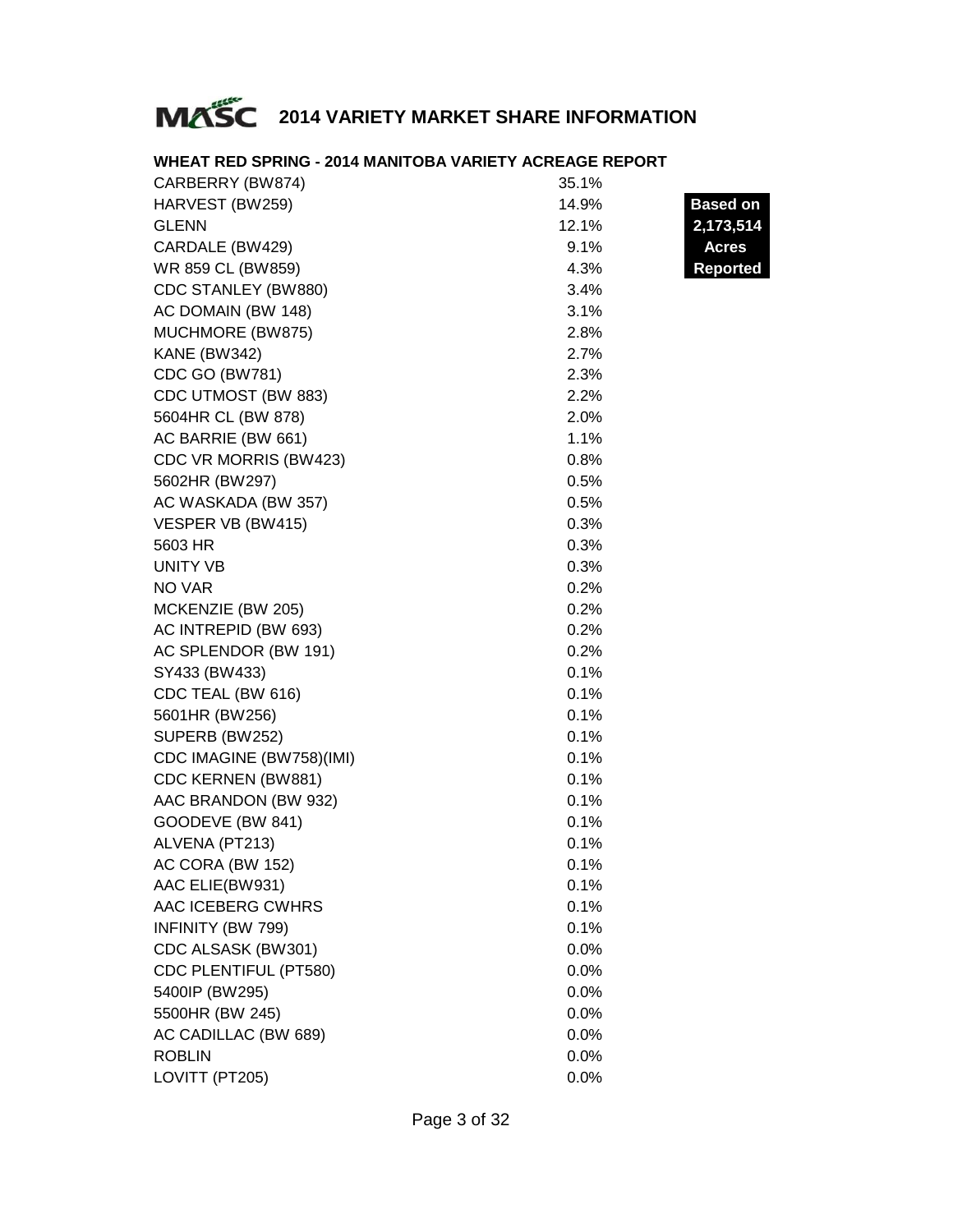# **WHEAT RED SPRING - 2014 MB VARIETY ACREAGE REPORT continued**

| $0.0\%$ |
|---------|
| $0.0\%$ |
| $0.0\%$ |
| 0.0%    |
| 0.0%    |
| $0.0\%$ |
| 0.0%    |
| $0.0\%$ |
| 0.0%    |
| $0.0\%$ |
| 0.0%    |
| 0.0%    |
| 0.0%    |
| 0.0%    |
| 0.0%    |
| $0.0\%$ |
| $0.0\%$ |
|         |

### **PEDIGREED WHEAT RED SPRING - 2014 MANITOBA VARIETY ACREAGE REPORT**

| CARBERRY (BW874)              | 26.5% |                 |
|-------------------------------|-------|-----------------|
| CARDALE (BW429)               | 23.7% | <b>Based on</b> |
| AAC BRANDON (BW 932)          | 22.0% | 56,830          |
| <b>GLENN</b>                  | 5.6%  | <b>Acres</b>    |
| CDC PLENTIFUL (PT580)         | 5.2%  | <b>Reported</b> |
| HARVEST (BW259)               | 4.7%  |                 |
| CDC GO (BW781)                | 2.2%  |                 |
| MUCHMORE (BW875)              | 2.1%  |                 |
| 5604HR CL (BW 878)            | 2.0%  |                 |
| CDC UTMOST (BW 883)           | 1.6%  |                 |
| AC DOMAIN (BW 148)            | 1.3%  |                 |
| 5605HR CL (BW918)             | 1.1%  |                 |
| AAC ELIE(BW931)               | 0.9%  |                 |
| NO VAR                        | 0.3%  |                 |
| <b>KANE (BW342)</b>           | 0.2%  |                 |
| <b>BW394</b>                  | 0.2%  |                 |
| VESPER VB (BW415)             | 0.1%  |                 |
| CDC VR MORRIS (BW423)         | 0.1%  |                 |
| AC SPLENDOR (BW 191)          | 0.1%  |                 |
| CANTERRA BW957 (EXP) NEW NAME | 0.1%  |                 |
| SECAN BW961 (EXP)             | 0.0%  |                 |
| <b>SECAN BW487</b>            | 0.0%  |                 |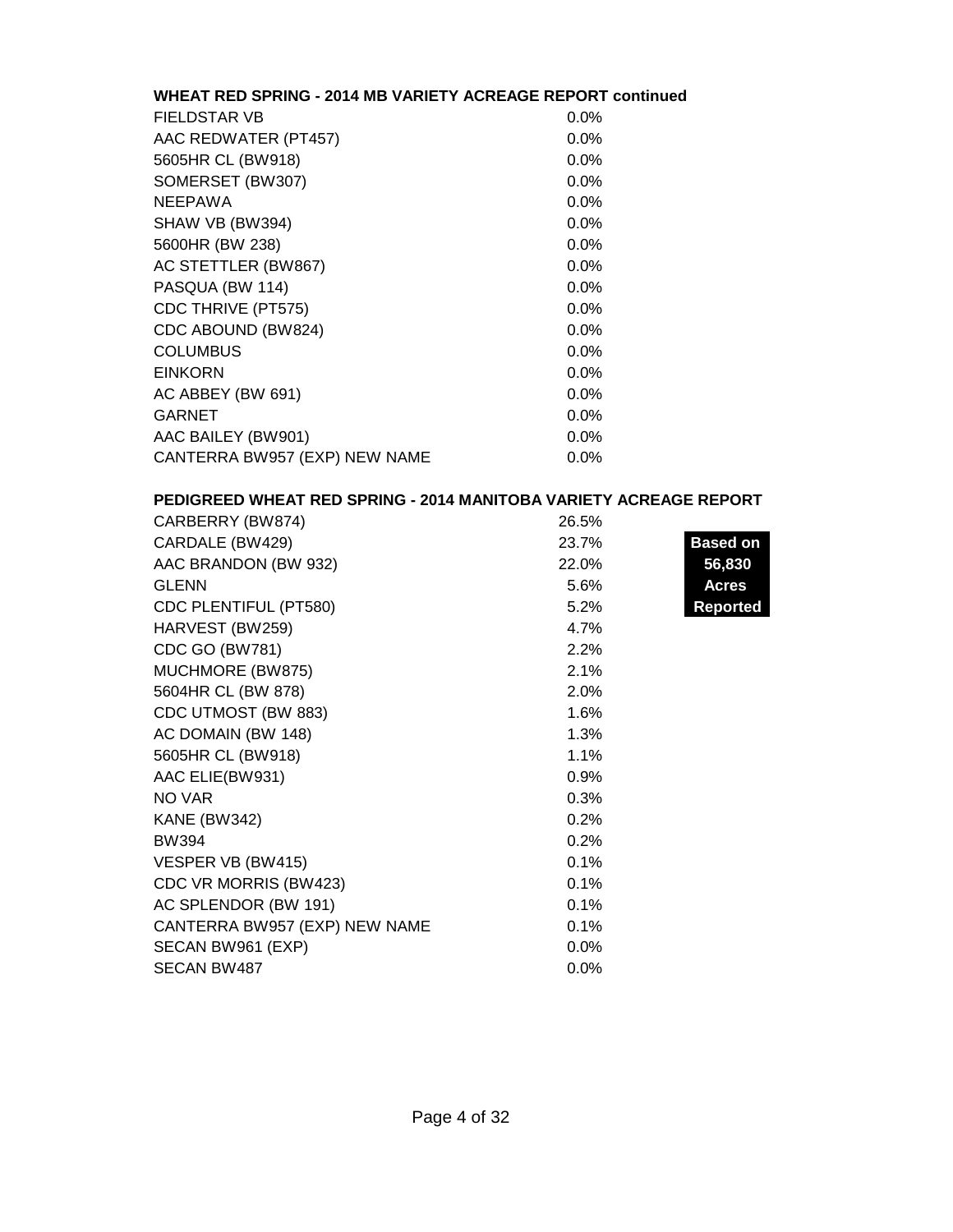# **ORGANIC WHEAT RED SPRING - 2014 MANITOBA VARIETY ACREAGE REPORT**

| HARVEST (BW259)      | 24.3% |                 |
|----------------------|-------|-----------------|
| CARBERRY (BW874)     | 22.5% | <b>Based on</b> |
| <b>KANE (BW342)</b>  | 15.4% | 1,850           |
| <b>GLENN</b>         | 11.4% | <b>Acres</b>    |
| KATEPWA              | 8.6%  | <b>Reported</b> |
| AC DOMAIN (BW 148)   | 5.2%  |                 |
| AC CADILLAC (BW 689) | 5.0%  |                 |
| MCKENZIE (BW 205)    | 3.8%  |                 |
| NO VAR               | 2.2%  |                 |
| AC WASKADA (BW 357)  | 1.6%  |                 |

# **WHEAT HARD WHITE SPRING - 2014 MANITOBA VARIETY ACREAGE REPORT**

| SNOWSTAR (BW315A)   | 44.0%   |                 |
|---------------------|---------|-----------------|
| WHITEHAWK (HW024)   | 29.3%   | <b>Based on</b> |
| <b>SNOWBIRD</b>     | 14.5%   | 10.824          |
| AAC ICEBERG (HW021) | $9.6\%$ | <b>Acres</b>    |
| NO VAR              | 2.6%    | Reported        |

# **WHEAT PRAIRIE SPRING - 2014 MANITOBA VARIETY ACREAGE REPORT**

| 5702PR (HY 977)    | 54.9%   |                 |
|--------------------|---------|-----------------|
| HY1603             | 16.0%   | <b>Based on</b> |
| 5701PR (HY962)     | 11.7%   | 2,482           |
| CONQUER VB (HY682) | $9.5\%$ | <b>Acres</b>    |
| AC TABER (HY380)   | 6.7%    | Reported        |
| HY1319 (AAFC EXP)  | $1.1\%$ |                 |

# **WHEAT FEED - 2014 MANITOBA VARIETY ACREAGE REPORT**

| <b>FALLER</b>       | 47.0%   |                 |
|---------------------|---------|-----------------|
| PASTEUR (GP)        | 43.2%   | <b>Based on</b> |
| <b>PROSPER</b>      | 7.9%    | 279,169         |
| AC ANDREW (SW)      | 0.8%    | <b>Acres</b>    |
| <b>JENNA</b>        | 0.5%    | <b>Reported</b> |
| <b>BRIGGS</b>       | 0.2%    |                 |
| AAC PROCLAIM (GP80) | 0.1%    |                 |
| <b>WFT 603</b>      | 0.1%    |                 |
| NO VAR              | 0.1%    |                 |
| <b>WFT 409</b>      | 0.1%    |                 |
| <b>SELKIRK</b>      | 0.1%    |                 |
| SADASH (SWS349)(SW) | 0.1%    |                 |
| <b>BARLOW</b>       | $0.0\%$ |                 |
| <b>RED FIFE</b>     | 0.0%    |                 |
| <b>IVAN</b>         | $0.0\%$ |                 |
| AAC NRG097 (GP097)  | $0.0\%$ |                 |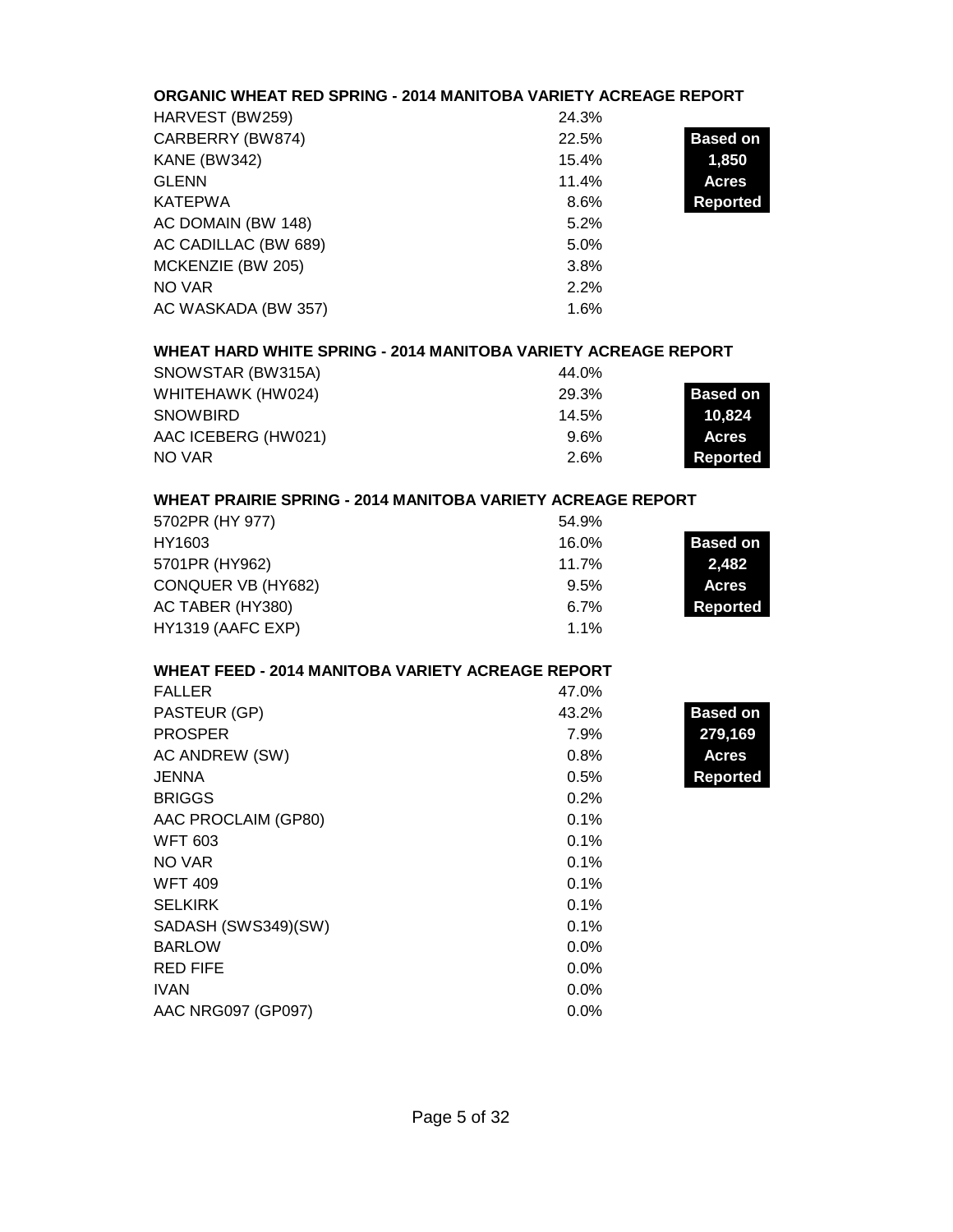# **WHEAT WINTER - 2014 MANITOBA VARIETY ACREAGE REPORT**

| <b>FLOURISH</b>            | 55.4% |                 |
|----------------------------|-------|-----------------|
| <b>CDC FALCON</b>          | 30.5% | <b>Based on</b> |
| CDC BUTEO (S96-33)         | 6.2%  | 389,041         |
| BROADVIEW (W425)           | 2.8%  | <b>Acres</b>    |
| MCCLINTOCK (UM 5089)       | 1.0%  | <b>Reported</b> |
| CDC PTARMIGAN (S86-375)    | 1.0%  |                 |
| <b>ACCIPITER</b>           | 0.9%  |                 |
| EMERSON (W454)             | 0.8%  |                 |
| <b>PEREGRINE</b>           | 0.6%  |                 |
| NO VAR                     | 0.3%  |                 |
| <b>SUNRISE (DH99-55-2)</b> | 0.3%  |                 |
| <b>VOLUNTEER</b>           | 0.2%  |                 |
| <b>MOATS</b>               | 0.1%  |                 |
| CDC RAPTOR (S95-4)         | 0.0%  |                 |
| <b>CDC CLAIR</b>           | 0.0%  |                 |
| CDC HARRIER (S93-1)        | 0.0%  |                 |
| AAC GATEWAY                | 0.0%  |                 |

# **PEDIGREED WINTER WHEAT - 2014 MANITOBA VARIETY ACREAGE REPORT**

| <b>FLOURISH</b>    | 54.0% |                 |
|--------------------|-------|-----------------|
| EMERSON (W454)     | 35.5% | <b>Based on</b> |
| AAC GATEWAY        | 4.1%  | 19,755          |
| <b>MOATS</b>       | 2.1%  | <b>Acres</b>    |
| <b>ACCIPITER</b>   | 2.0%  | <b>Reported</b> |
| CDC BUTEO (S96-33) | 1.2%  |                 |
| <b>CDC FALCON</b>  | 0.6%  |                 |
| BROADVIEW (W425)   | 0.5%  |                 |

#### **BARLEY - 2014 MANITOBA VARIETY ACREAGE REPORT**

| <b>CONLON</b>              | 29.4% |                 |
|----------------------------|-------|-----------------|
| CDC AUSTENSON (TR06389)    | 14.2% | <b>Based on</b> |
| NEWDALE (TR258)            | 10.2% | 321,804         |
| CELEBRATION (6B01-2218)    | 7.4%  | Acres           |
| <b>TRADITION (BT 954)</b>  | 6.6%  | <b>Reported</b> |
| AC METCALFE (TR 232)       | 6.2%  |                 |
| CHAMPION (TR04719)         | 6.2%  |                 |
| <b>BENTLEY (TRO5669)</b>   | 2.5%  |                 |
| CDC COPELAND (TR 150)      | 2.3%  |                 |
| <b>CDC COWBOY</b>          | 2.3%  |                 |
| STELLAR-ND                 | 1.7%  |                 |
| NO VAR                     | 1.5%  |                 |
| <b>CDC MEREDITH</b>        | 1.5%  |                 |
| LEGACY (BT950)             | 1.3%  |                 |
| LACEY (BT965)              | 1.2%  |                 |
| <b>ROBUST</b>              | 1.0%  |                 |
| <b>CDC YORKTON (BT459)</b> | 0.8%  |                 |
|                            |       |                 |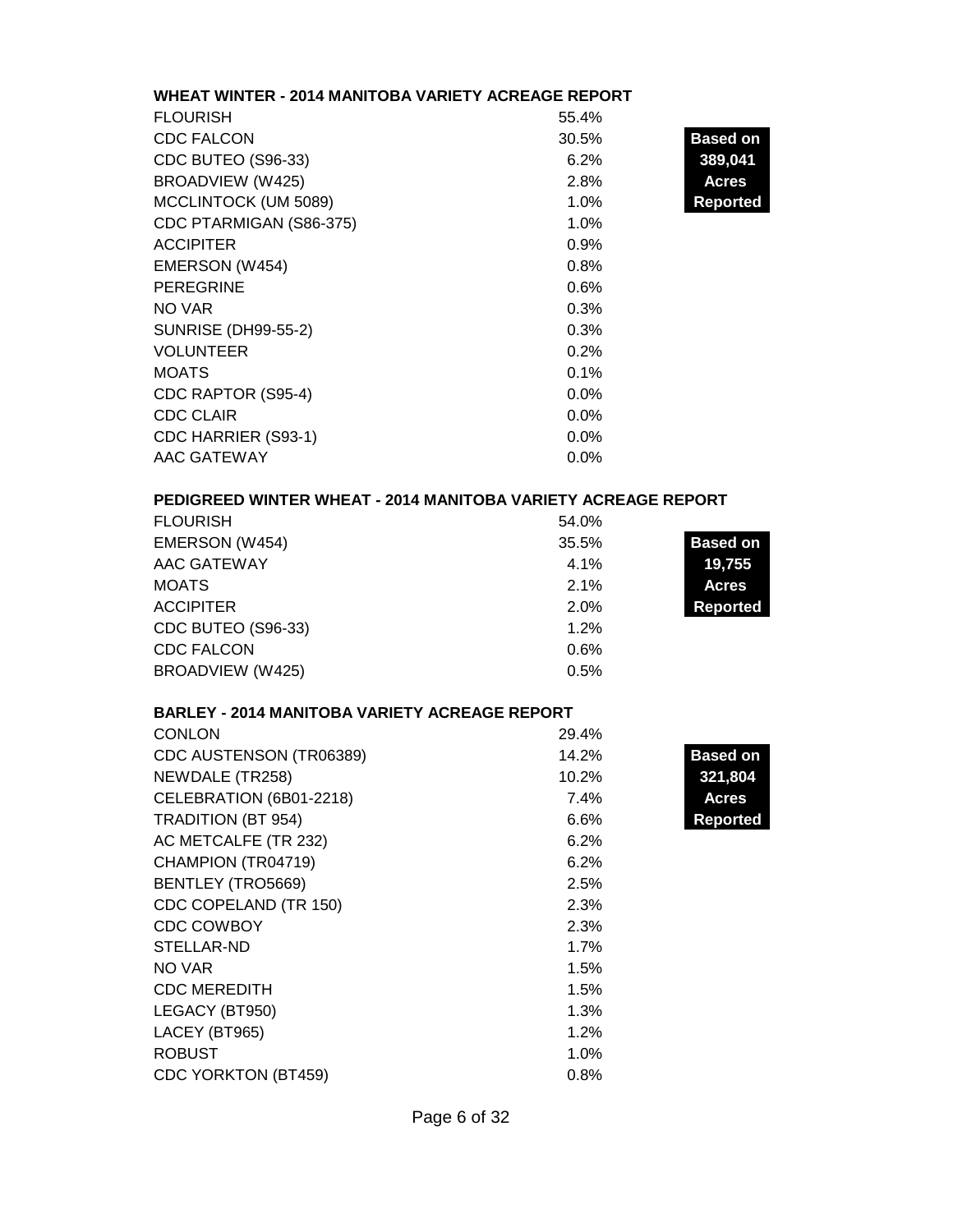| <b>BARLEY - 2014 MANITOBA VARIETY ACREAGE REPORT continued</b> |         |
|----------------------------------------------------------------|---------|
| XENA (TR975, BZ-594-19)                                        | 0.7%    |
| CDC TREY (TR359)                                               | 0.5%    |
| CDC COALITION (TR03373)                                        | 0.4%    |
| AC RANGER (EX467-5)                                            | 0.3%    |
| CDC MCGWIRE (HB335)                                            | 0.2%    |
| <b>DESPERADO</b>                                               | 0.1%    |
| <b>CHAPAIS</b>                                                 | 0.1%    |
| CDC MINDON (TR04378)                                           | 0.1%    |
| <b>ASCENSION</b>                                               | 0.1%    |
| SUNDRE (BT566)                                                 | 0.1%    |
| AC STACEY (BT663)                                              | 0.1%    |
| CDC MAYFAIR (SR412)                                            | 0.1%    |
| EXCEL (M52)                                                    | 0.1%    |
| <b>CDC ANDERSON</b>                                            | 0.1%    |
| <b>CDC KINDERSLEY</b>                                          | 0.1%    |
| <b>AAC SYNERGY</b>                                             | 0.1%    |
| <b>BEDFORD</b>                                                 | 0.1%    |
| <b>CDC HILOSE</b>                                              | 0.0%    |
| <b>CONQUEST</b>                                                | 0.0%    |
| CDC BATTLEFORD (BT456)                                         | 0.0%    |
| AC BACON (HB 105)                                              | $0.0\%$ |
| <b>MAJOR (TR06297)</b>                                         | 0.0%    |
| <b>CDC AURORA NIJO</b>                                         | 0.0%    |
| AC LACOMBE (BT 634)                                            | $0.0\%$ |
| CDC CARTER (HB390)                                             | 0.0%    |
| <b>STANDARD</b>                                                | 0.0%    |
| <b>CDC MAVERICK</b>                                            | 0.0%    |

# **PEDIGREED BARLEY - 2014 MANITOBA VARIETY ACREAGE REPORT**

| CDC AUSTENSON (TR06389)   | 23.1%   |                 |
|---------------------------|---------|-----------------|
| CELEBRATION (6B01-2218)   | 14.7%   | <b>Based on</b> |
| <b>CONLON</b>             | $9.7\%$ | 7,232           |
| NEWDALE (TR258)           | 9.4%    | <b>Acres</b>    |
| CHAMPION (TR04719)        | 7.7%    | <b>Reported</b> |
| <b>TRADITION (BT 954)</b> | $6.9\%$ |                 |
| <b>CDC MEREDITH</b>       | 5.4%    |                 |
| <b>CDC MAVERICK</b>       | 4.6%    |                 |
| CDC COPELAND (TR 150)     | 4.4%    |                 |
| <b>CDC COWBOY</b>         | 3.4%    |                 |
| SUNDRE (BT566)            | 2.2%    |                 |
| <b>DESPERADO</b>          | 2.2%    |                 |
| BENTLEY (TRO5669)         | 2.1%    |                 |
| AC METCALFE (TR 232)      | 1.9%    |                 |
| LACEY (BT965)             | 1.1%    |                 |
| <b>CDC KINDERSLEY</b>     | 1.0%    |                 |
| <b>CANMORE</b>            | 0.1%    |                 |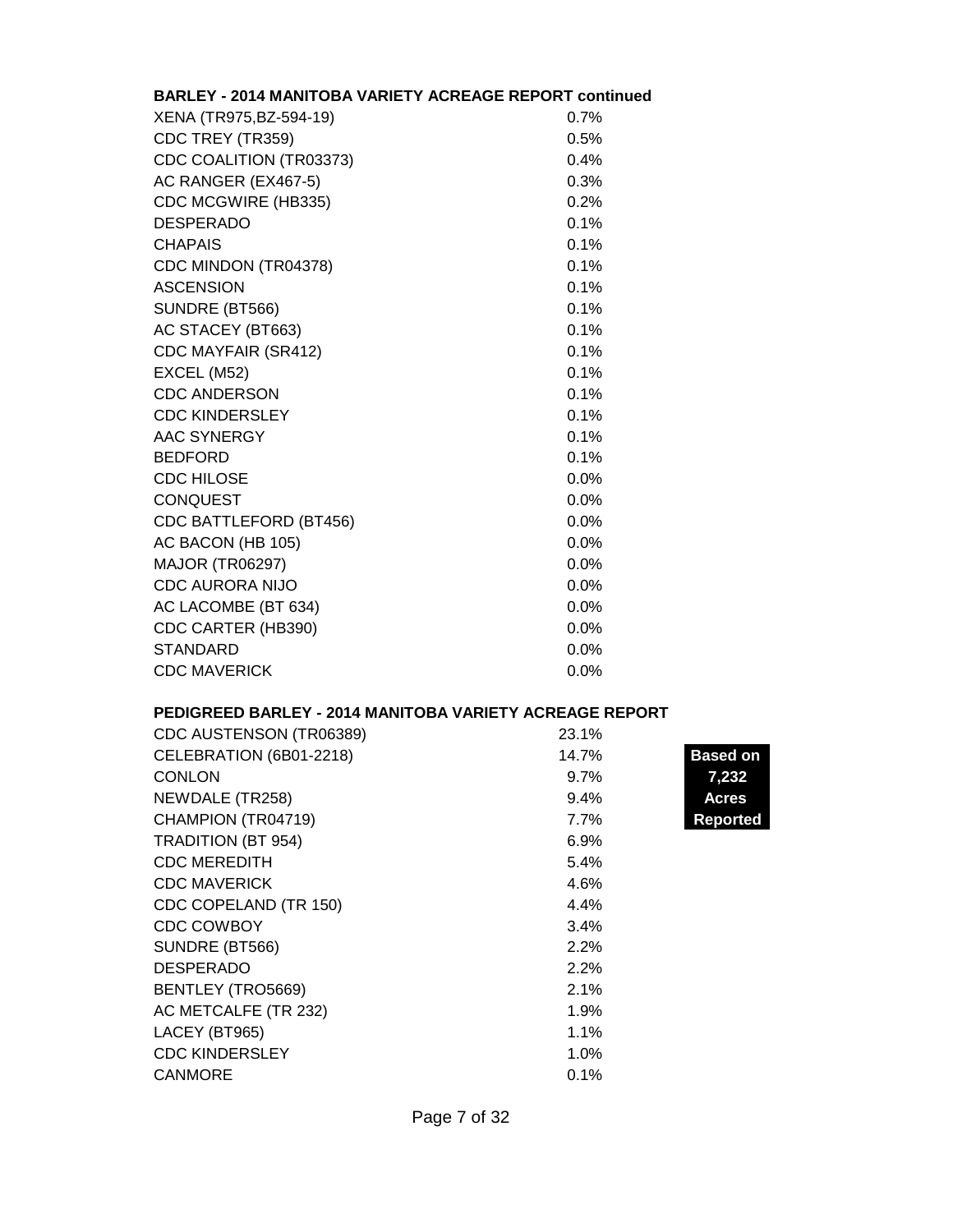| OATS - 2014 MANITOBA VARIETY ACREAGE REPORT |         |                 |
|---------------------------------------------|---------|-----------------|
| <b>SOURIS</b>                               | 39.6%   |                 |
| <b>SUMMIT (OT 2046)</b>                     | 19.1%   | <b>Based on</b> |
| FURLONG (OT2009)                            | $9.0\%$ | 341,030         |
| <b>PINNACLE</b>                             | 7.0%    | <b>Acres</b>    |
| TRIACTOR (OT582)                            | 4.8%    | <b>Reported</b> |
| LEGGETT (OT2021)                            | 4.6%    |                 |
| RONALD (OT296)                              | 2.7%    |                 |
| NO VAR                                      | 2.6%    |                 |
| <b>STRIDE (OT2069)</b>                      | 1.9%    |                 |
| BIG BROWN (OT3037)                          | 1.5%    |                 |
| <b>AC MORGAN</b>                            | 1.4%    |                 |
| CDC DANCER (OT373)                          | 1.3%    |                 |
| AC ASSINIBOIA (OT 275)                      | 0.9%    |                 |
| TRIPLE CROWN (OT 541)                       | 0.7%    |                 |
| GEHL(HULLESS)                               | 0.5%    |                 |
| <b>RIEL</b>                                 | 0.3%    |                 |
| JORDAN (OT2027)                             | 0.3%    |                 |
| <b>CDC BALER</b>                            | 0.2%    |                 |
| OT4001R                                     | 0.2%    |                 |
| AC PREAKNESS (OT262)                        | 0.2%    |                 |
| <b>CDC MORRISON</b>                         | 0.2%    |                 |
| <b>ROBERT</b>                               | 0.2%    |                 |
| CDC SO-I (OT3017)                           | 0.2%    |                 |
| AAC JUSTICE (WHITE MILLING)                 | 0.1%    |                 |
| <b>DERBY</b>                                | 0.1%    |                 |
| AC BATON (N010-1)                           | 0.1%    |                 |
| <b>DUMONT</b>                               | 0.1%    |                 |
| <b>DOUGLAS</b>                              | 0.1%    |                 |
| CDC BOYER (OT342)                           | 0.1%    |                 |
| CDC RUFFIAN (OT3054)                        | 0.0%    |                 |
| <b>ROBUST</b>                               | 0.0%    |                 |
| <b>DRUMMOND</b>                             | 0.0%    |                 |
| AC MUSTANG (OT 766)                         | 0.0%    |                 |
| <b>AAC BULLET</b>                           | 0.0%    |                 |
| <b>SIOUX</b>                                | 0.0%    |                 |
| NAVARO (HULLESS)                            | 0.0%    |                 |
| <b>JERRY</b>                                | 0.0%    |                 |
| <b>CANOE</b>                                | 0.0%    |                 |
| OT3056                                      | 0.0%    |                 |
| <b>SUTTON</b>                               | 0.0%    |                 |
| <b>MAGNUM</b>                               | 0.0%    |                 |
|                                             |         |                 |

# **PEDIGREED OATS - 2014 MANITOBA VARIETY ACREAGE REPORT**

| <b>SOURIS</b>           | 35.3% | Based on     |
|-------------------------|-------|--------------|
| <b>SUMMIT (OT 2046)</b> | 31.5% | 9,029        |
| PINNACLE                | 6.3%  | <b>Acres</b> |
|                         |       | Reported     |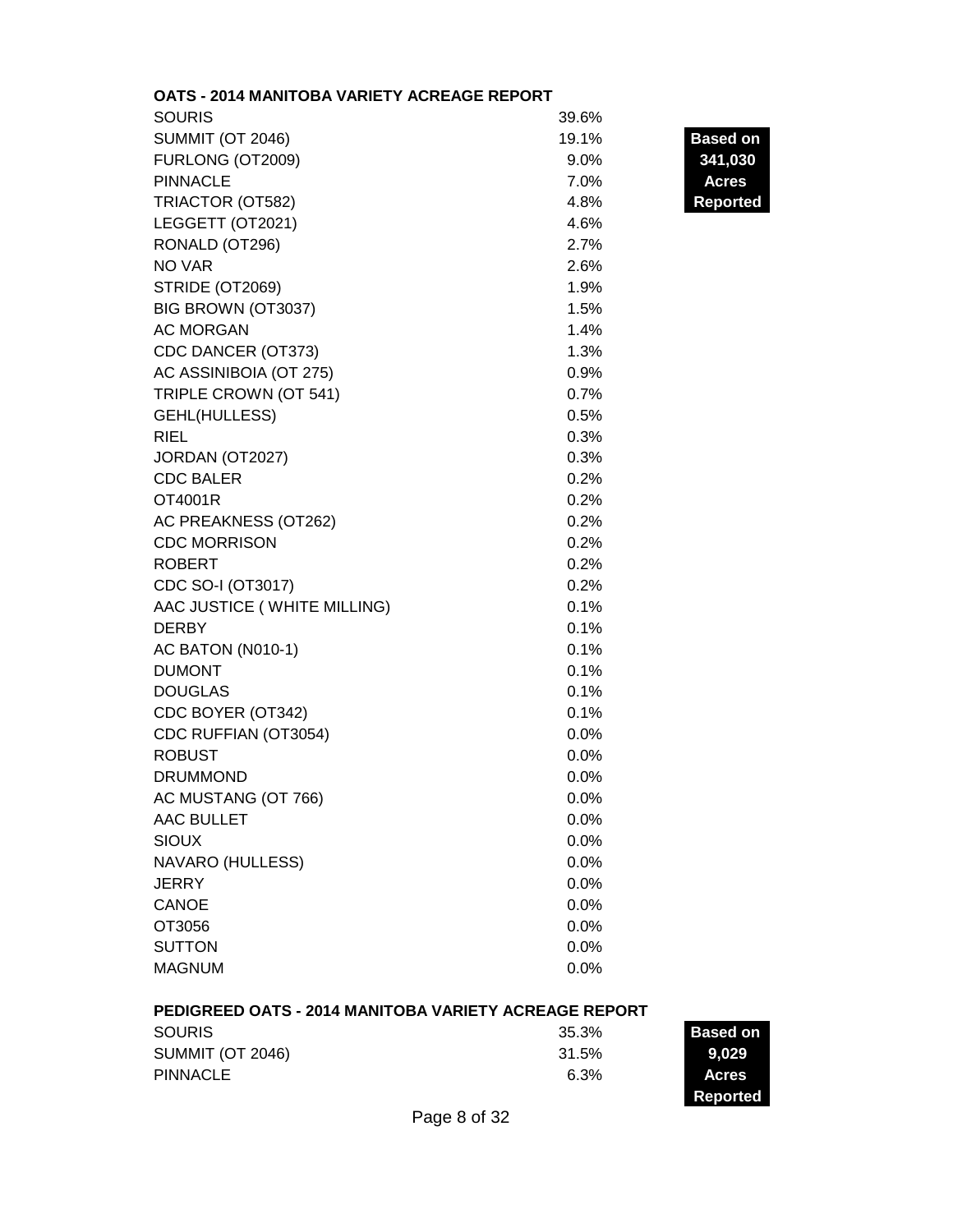#### **PEDIGREED OATS - 2014 MANITOBA VARIETY ACREAGE REPORT continued**

| STRIDE (OT2069)             | 4.9% |
|-----------------------------|------|
| OT4001R                     | 4.2% |
| <b>CS CAMDEN</b>            | 3.1% |
| FURLONG (OT2009)            | 2.8% |
| GEHL(HULLESS)               | 2.7% |
| AAC JUSTICE (WHITE MILLING) | 2.6% |
| TRIACTOR (OT582)            | 1.6% |
| <b>CDC MORRISON</b>         | 1.6% |
| <b>CDC BALER</b>            | 1.4% |
| <b>CDC HAYMAKER</b>         | 1.2% |
| BIG BROWN (OT3037)          | 0.9% |
|                             |      |

# **ORGANIC OATS - 2014 MANITOBA VARIETY ACREAGE REPORT**

| <b>SOURIS</b>           | 43.6% |                 |
|-------------------------|-------|-----------------|
| TRIPLE CROWN (OT 541)   | 18.6% | <b>Based on</b> |
| GEHL(HULLESS)           | 9.5%  | 2,749           |
| FURLONG (OT2009)        | 4.7%  | <b>Acres</b>    |
| <b>SUMMIT (OT 2046)</b> | 4.5%  | <b>Reported</b> |
| AC GWEN (HULLESS OT297) | 3.9%  |                 |
| <b>PINNACLE</b>         | 3.6%  |                 |
| NO VAR                  | 3.3%  |                 |
| BIG BROWN (OT3037)      | 3.3%  |                 |
| LEGGETT (OT2021)        | 2.8%  |                 |
| <b>CDC WEAVER</b>       | 2.3%  |                 |

**Based on** 

**Reported** 

#### **FALL RYE - 2014 MANITOBA VARIETY ACREAGE REPORT**

| HAZLET (RT193)                | 52.9% |                |
|-------------------------------|-------|----------------|
| <b>PRIMA</b>                  | 15.7% | <b>Based o</b> |
| <b>DANKO</b>                  | 8.0%  | 58,390         |
| NO VAR                        | 7.5%  | <b>Acres</b>   |
| <b>AC RIFLE</b>               | 6.5%  | <b>Reporte</b> |
| <b>PUMA</b>                   | 3.1%  |                |
| <b>AC REMINGTON</b>           | 1.9%  |                |
| <b>DAKOLD</b>                 | 1.3%  |                |
| <b>VOLUNTEER</b>              | 1.0%  |                |
| <b>SARATOVSCAGA</b>           | 0.9%  |                |
| <b>MUSKETEER</b>              | 0.8%  |                |
| <b>FRONTIER</b>               | 0.3%  |                |
| <b>BRASETTO (FP GENETICS)</b> | 0.0%  |                |

#### **TRITICALE - 2014 MANITOBA VARIETY ACREAGE REPORT**

| NO VAR                 | 39.3%   |                 |
|------------------------|---------|-----------------|
| <b>TYNDAL</b>          | 31.7%   | <b>Based on</b> |
| ELEVATOR (BRETT YOUNG) | $8.9\%$ | 1.692           |
| <b>BREVIS</b>          | 7.7%    | <b>Acres</b>    |
| <b>SUNRAY</b>          | 7.7%    | Reported        |
| <b>BUNKER</b>          | 4.7%    |                 |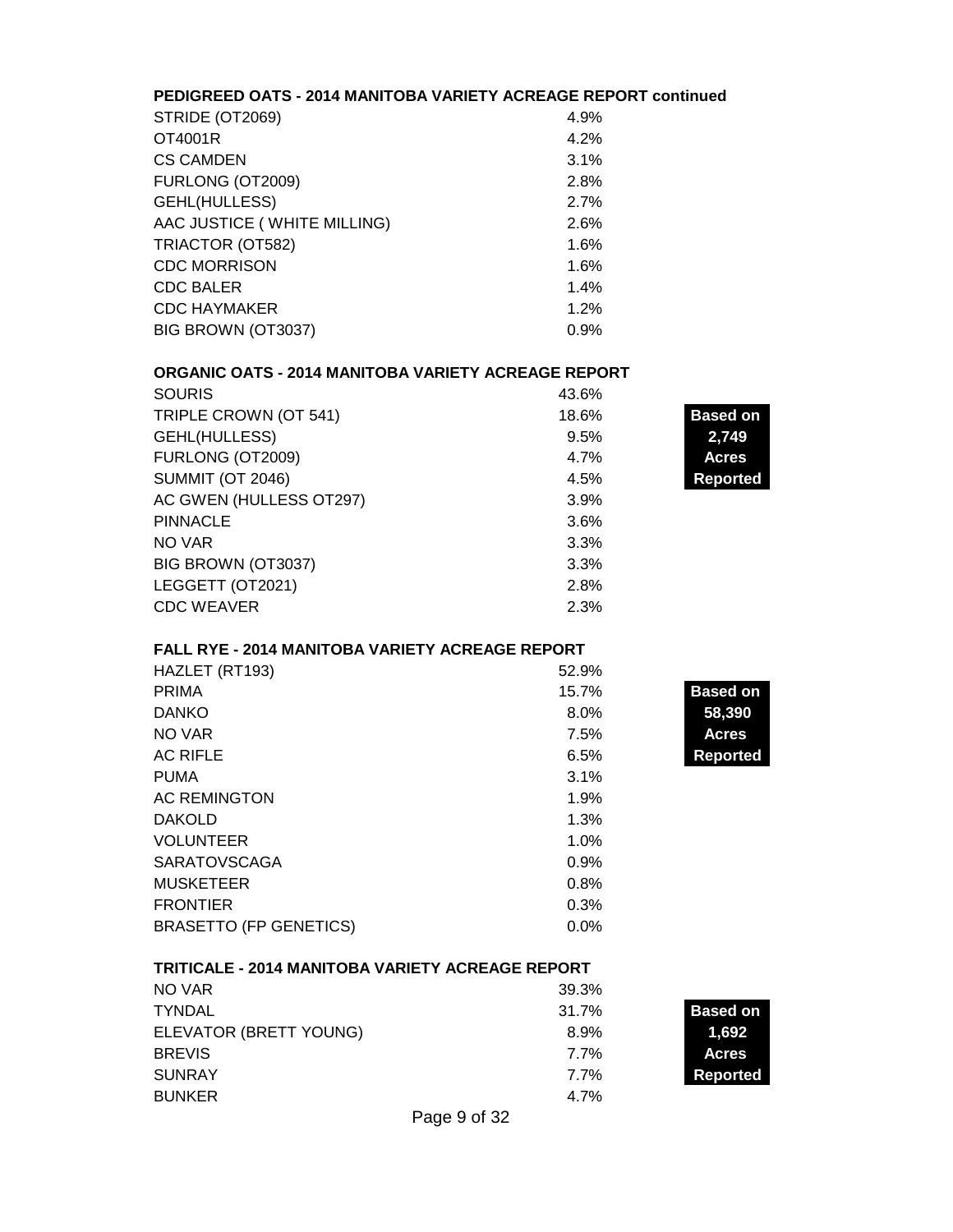#### **WINTER TRITICALE - 2014 MANITOBA VARIETY ACREAGE REPORT**

| <b>FRIDGE</b> | 52.7% | <b>Based on</b> |
|---------------|-------|-----------------|
| NO VAR        | 47.3% | 3.522           |
|               |       | <b>Acres</b>    |

**Acres Reported**

 $\overline{a}$ 

# **ARGENTINE CANOLA - 2014 MANITOBA VARIETY ACREAGE REPORT**

| 5440 (INVIGOR) (PHS04-690) (LT) | 20.2% |                 |
|---------------------------------|-------|-----------------|
| INVIGOR L130 (LT)               | 14.4% | <b>Based on</b> |
| INVIGOR L252 (LL)               | 9.4%  | 3,040,491       |
| 1012RR (NEXERA)(RT)             | 7.1%  | <b>Acres</b>    |
| L156H (INVIGOR HEALTH) (LT)     | 4.3%  | <b>Reported</b> |
| 73-75 RR (RT)                   | 2.7%  |                 |
| 45H29 (RT)                      | 2.6%  |                 |
| <b>INVIGOR L154 (LT)</b>        | 2.5%  |                 |
| CANTERRA 1990 (RT)              | 2.3%  |                 |
| INVIGOR L261(LL)                | 2.2%  |                 |
| 45H31 (RT)                      | 2.1%  |                 |
| 6060RR (RT)                     | 2.1%  |                 |
| INVIGOR L150 (LT)               | 2.0%  |                 |
| <b>INVIGOR L140P</b>            | 2.0%  |                 |
| INVIGOR L120 (LT)               | 2.0%  |                 |
| INVIGOR L159 (LT)               | 2.0%  |                 |
| 46H75 (ST)                      | 1.7%  |                 |
| 74-54 RR (RT)                   | 1.6%  |                 |
| 74-44BL (RT)                    | 1.5%  |                 |
| VT500(9556)(RT)                 | 1.5%  |                 |
| 2012CL (NEXERA)(ST)             | 1.4%  |                 |
| VT 530 G (RT)                   | 1.2%  |                 |
| <b>VR 9560 CL(ST)</b>           | 1.2%  |                 |
| VICTORY V2045 (RT)              | 0.8%  |                 |
| D3153 (RT)                      | 0.7%  |                 |
| 73-45RR (RT)                    | 0.7%  |                 |
| INVIGORL160S                    | 0.7%  |                 |
| PIONEER 45S54 (RT)              | 0.6%  |                 |
| DEKALB 74-44 BL (RT)            | 0.4%  |                 |
| 45H75 (CL)                      | 0.4%  |                 |
| SY4135                          | 0.3%  |                 |
| VICTORY V12-1 (RT)              | 0.3%  |                 |
| CANTERRA 1970 (RT)              | 0.3%  |                 |
| 6044RR                          | 0.3%  |                 |
| CANTERRA 1918 (RT)              | 0.3%  |                 |
| <b>NO VAR</b>                   | 0.2%  |                 |
| 5525 CL (ST)                    | 0.2%  |                 |
| 2016 CL (NEXERA)                | 0.2%  |                 |
| 72-65 (RT)                      | 0.2%  |                 |
| 1016 (NEXERA) (RT)              | 0.2%  |                 |
|                                 |       |                 |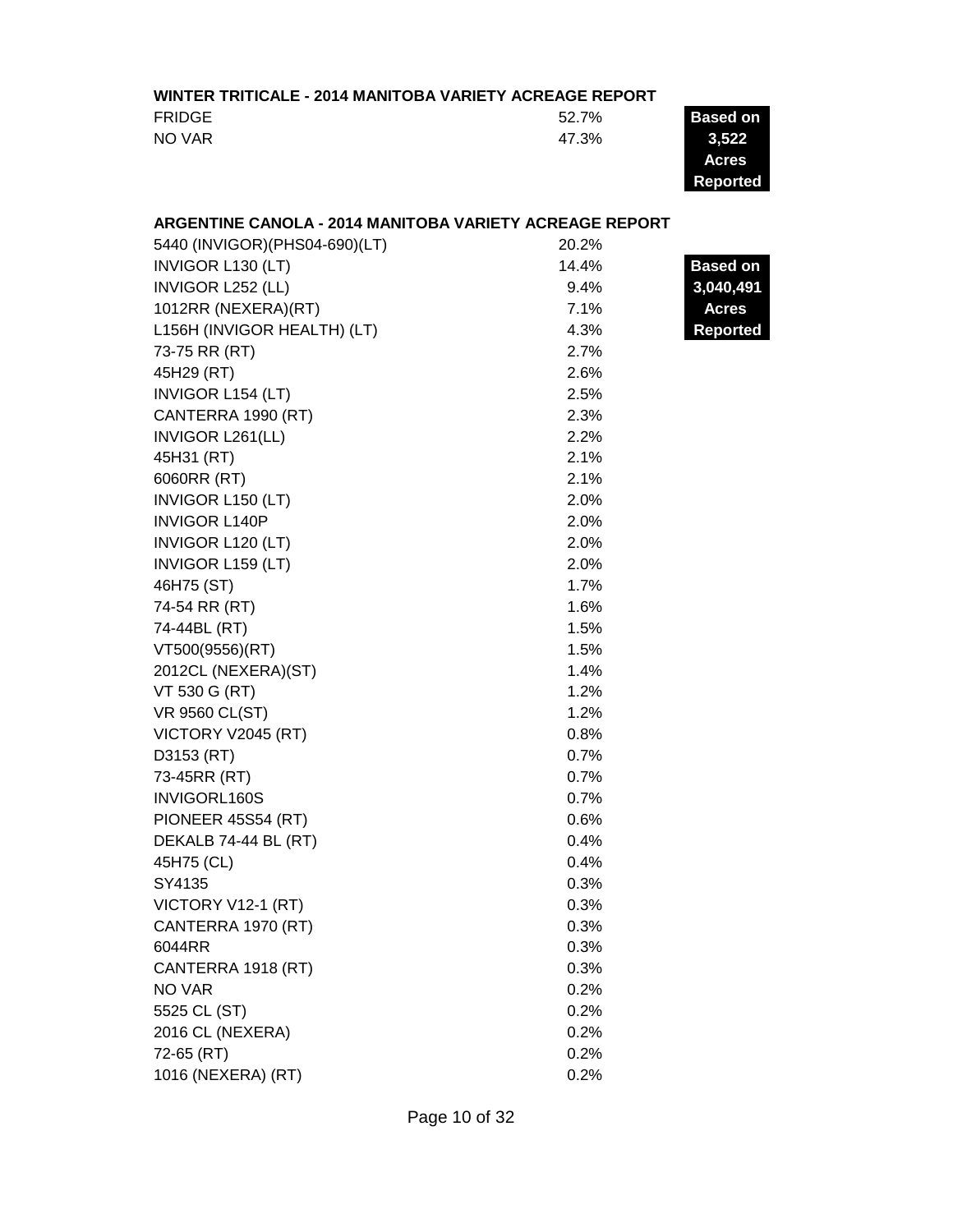| <b>ARGENTINE CANOLA - 2014 MANITOBA VARIETY ACREAGE REPORT continued</b> |         |
|--------------------------------------------------------------------------|---------|
| VR 9562 GC (RT)                                                          | 0.2%    |
| D3154S (RT)                                                              | 0.2%    |
| 3235 (PR4406) (RT)                                                       | 0.2%    |
| 46A76 (NS2804)(ST)                                                       | 0.1%    |
| SY4114 (RR)                                                              | 0.1%    |
| 43E01 (RT)                                                               | 0.1%    |
| PIONEER 45S52 (RT)                                                       | 0.1%    |
| 5535CL (ST)                                                              | 0.1%    |
| <b>DEKALB 75-45 (RT)</b>                                                 | 0.1%    |
| CANTERRA 1950 (RT)                                                       | 0.1%    |
| 45H76 (ST)                                                               | 0.1%    |
| VR 9559 G (RT)                                                           | 0.1%    |
| 1140 (INVIGOR HEALTH)(LT)                                                | 0.1%    |
| 1145 (INVIGOR HEALTH)(LT)                                                | 0.1%    |
| 45H73 (04N205I) (ST)                                                     | 0.1%    |
| VICTORY V12-2 (RR)                                                       | 0.1%    |
| 1014RR (NEXERA)(RT)                                                      | 0.1%    |
| <b>VR9561GC</b>                                                          | 0.1%    |
| 6130RR (RT)                                                              | 0.0%    |
| SW WIZZARD                                                               | $0.0\%$ |
| 1144 (INVIGOR HEALTH)(LT)                                                | $0.0\%$ |
| VICTORY 1010RR (RT)                                                      | 0.0%    |
| PIONEER 46S53 (RT)                                                       | 0.0%    |
| <b>DEKALB 73-15 (RR)</b>                                                 | $0.0\%$ |
| 45H33 (RR)                                                               | 0.0%    |
| <b>PROVEN 9350 (RT)</b>                                                  | 0.0%    |
| 45H28 (RT)                                                               | $0.0\%$ |
| SW 3950 (RT)                                                             | $0.0\%$ |
| VT 520 G (RT)                                                            | 0.0%    |
| 8440 (INVIGOR) (PHS04-781) (LT)                                          | 0.0%    |
| 5030 (INVIGOR) (RHY01-403) (LT)                                          | 0.0%    |
| 1134 CA (X709, PR3534)                                                   | 0.0%    |
| 45H21 (RT)                                                               | $0.0\%$ |
| FOREMOST (DP7-97)                                                        | 0.0%    |
| 292CL (AV9292)(ST)                                                       | 0.0%    |
| 46A65 (NS1565)                                                           | 0.0%    |
| 5770 (INVIGOR)(LT)                                                       | 0.0%    |
| VT REMARKABLE (9555)RT                                                   | 0.0%    |
| 43E02 (RT)                                                               | 0.0%    |
| 1492 (PF 7528/95)                                                        | 0.0%    |
| CE 2169 10H (NEXERA) (CL)                                                | 0.0%    |
| 73-55RR (RT)                                                             | 0.0%    |
| 71-40CL (ST)                                                             | 0.0%    |
| 6056 CR (RT)                                                             | 0.0%    |
| 45A54 (NS2634)(RT)                                                       | 0.0%    |
| NEXARA 387H                                                              | 0.0%    |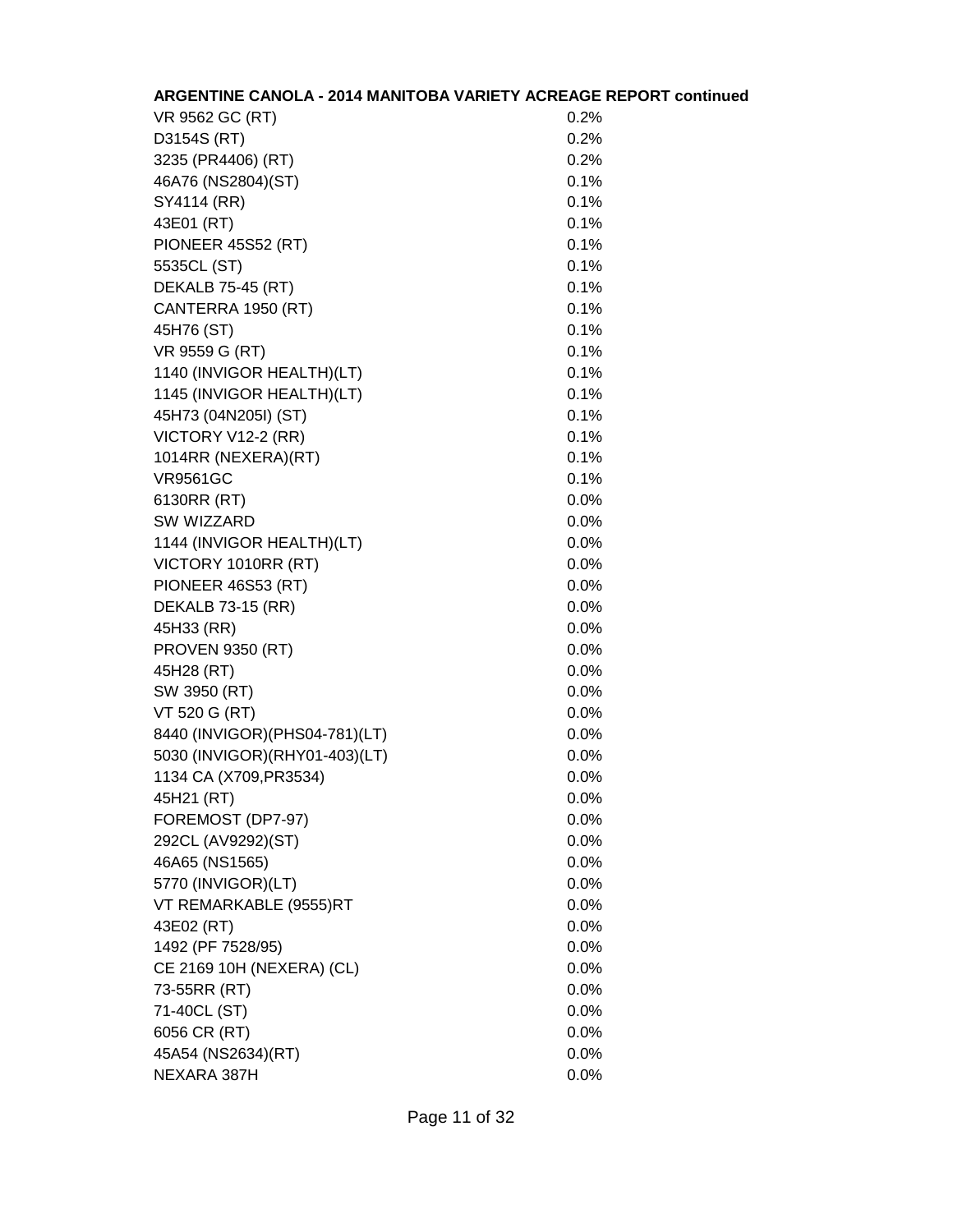| ARGENTINE CANOLA - 2014 MANITOBA VARIETY ACREAGE REPORT continued |         |
|-------------------------------------------------------------------|---------|
| 45A76 (ST)                                                        | 0.0%    |
| 1651H (30321-A5)(ST)                                              | $0.0\%$ |
| 1548.98                                                           | 0.0%    |
| 6050 RR (RT)                                                      | 0.0%    |
| 5020 (INVIGOR) (RHY01/597) (LT)                                   | 0.0%    |
| <b>PV531G (RR)</b>                                                | 0.0%    |
| 72-55RR (RT)                                                      | 0.0%    |
| NEXERA NX4-205CL (31613)(ST)                                      | 0.0%    |
| 4414 (RT)                                                         | 0.0%    |
| 6045CL (ST)                                                       | 0.0%    |
| PIONEER 45S51 (RT)                                                | 0.0%    |
| 997RR (RT)                                                        | 0.0%    |
| L135C (LT)                                                        | 0.0%    |
| INVIGOR 2153 (LT)                                                 | 0.0%    |
| VICTORY V1035 (RT)                                                | 0.0%    |
| XCEED VT X121 (CL)                                                | 0.0%    |
| NX4 102 RR (NEX G2X0023)(RT)                                      | 0.0%    |
| CL 2061 RR (RT)                                                   | 0.0%    |
| 6040RR (RT)                                                       | 0.0%    |
| VT BARRIER (9552)RT                                               | $0.0\%$ |
| CANTERRA 1999 (RT)                                                | 0.0%    |
| VICTORY V2035 (07H730) (RT)                                       | 0.0%    |
| NEX 828CL (NQC02CNX13) (ST)                                       | 0.0%    |
| VICTORY V2030 (RT)                                                | 0.0%    |
| NR01-5660 (RT)                                                    | 0.0%    |
| 94H04 (30205-D8) (RT)                                             | 0.0%    |
| 5153.104(RT)                                                      | 0.0%    |
| 5003 (RHY01/895)(LT)                                              | 0.0%    |
| 84S00LL (BCS301L)(LT)                                             | 0.0%    |
| 73-65RR (RT)                                                      | 0.0%    |
| 43E03RR                                                           | 0.0%    |
| CANTERRA 1818RR (RT)                                              | 0.0%    |
| 45H26 (03N230R) (RT)                                              | 0.0%    |
| <b>VOLUNTEER</b>                                                  | 0.0%    |
| 45556 (RR)                                                        | 0.0%    |
| 34-65 (RT)                                                        | 0.0%    |
| 45P70 (04N201L)(ST)                                               | 0.0%    |
| 32-75 (PR7163) (RT)                                               | 0.0%    |
| VICTORY V1040 (RT)                                                | 0.0%    |
| NX4 202 CL (DNO51607)(ST)                                         | 0.0%    |
| <b>CNH150R (RT)</b>                                               | 0.0%    |
| 4434 RR (RT)                                                      | 0.0%    |
| 45A55 (NS3154) (RT)                                               | 0.0%    |
| CANTERRA 1896RR (RT)                                              | 0.0%    |
| 3930 (PR4451) (LL)                                                | 0.0%    |
| NEXERA NX4-106RR (G31064)(RT)                                     | 0.0%    |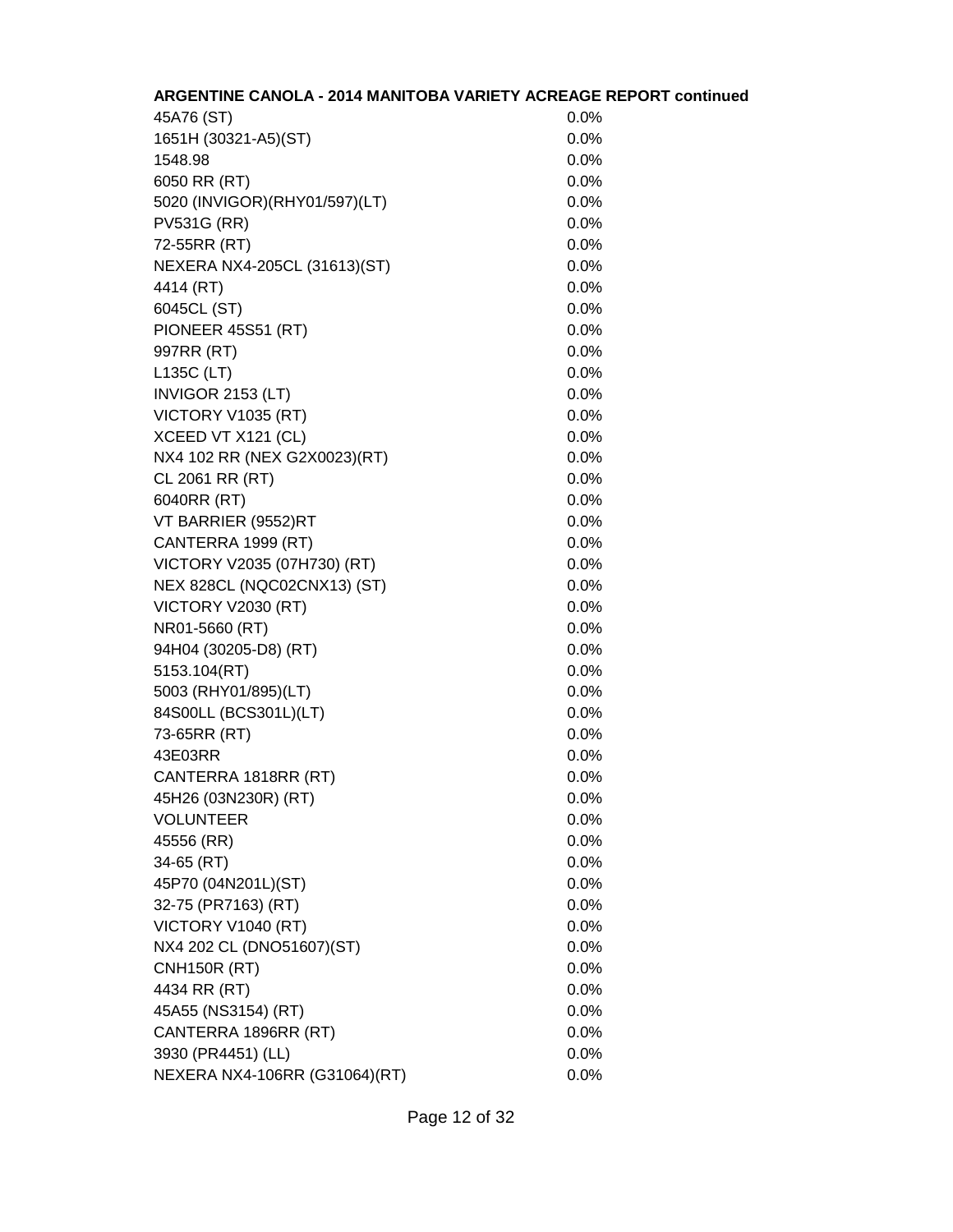| <b>ARGENTINE CANOLA - 2014 MANITOBA VARIETY ACREAGE REPORT continued</b> |       |                 |
|--------------------------------------------------------------------------|-------|-----------------|
| INVIGOR 2573 (PHS98-640)(LT)                                             | 0.0%  |                 |
| CANTERRA 1980 (RT)                                                       | 0.0%  |                 |
| 72-35RR (RT)                                                             | 0.0%  |                 |
| D3150 (RT)                                                               | 0.0%  |                 |
| 5070 (RHY01-1997)(LT)                                                    | 0.0%  |                 |
| 1604 (ST)                                                                | 0.0%  |                 |
| <b>EBONY (PR 2610)</b>                                                   | 0.0%  |                 |
| 71-30CL (ST)                                                             | 0.0%  |                 |
| <b>REGENT</b>                                                            | 0.0%  |                 |
| 2014CL (NEXERA)(ST)                                                      | 0.0%  |                 |
| VICTORY V2010 (03H252)(RT)                                               | 0.0%  |                 |
| 1812 (9.99RR)(RT)                                                        | 0.0%  |                 |
| 34-55(DKL) (RT)                                                          | 0.0%  |                 |
| RUGBY (30608-A5)(RT)                                                     | 0.0%  |                 |
| DEKALB 74-47 CR (RT)                                                     | 0.0%  |                 |
| 1849RR (PR6131) (RT)                                                     | 0.0%  |                 |
| 1174 CA (LG 3388, X801, PR4374)                                          | 0.0%  |                 |
| PROVEN 9551 (SW G5246RR) (RT)                                            | 0.0%  |                 |
| 73-67 RR (RT)                                                            | 0.0%  |                 |
| 1885RR (RT)                                                              | 0.0%  |                 |
| 73-77RR (RT)                                                             | 0.0%  |                 |
| <b>PIONEER 45S53 (RT)</b>                                                | 0.0%  |                 |
| A7105                                                                    | 0.0%  |                 |
| 35-25 (PR5339)(RT)                                                       | 0.0%  |                 |
| AC EXCEL(ACS-N1)                                                         | 0.0%  |                 |
| 33-95 (DKL)(34-99)(RT)                                                   | 0.0%  |                 |
| 1878V (CC504-03)(RT)                                                     | 0.0%  |                 |
| 289CL (56108) (ST)                                                       | 0.0%  |                 |
| <b>RAPESEED - 2014 MANITOBA VARIETY ACREAGE REPORT</b>                   |       |                 |
| <b>RED RIVER 1861 RR</b>                                                 | 66.8% | <b>Based on</b> |
| <b>BUNGE HYHEAR 1 (RR)</b>                                               | 19.3% | 8,647           |
| RED RIVER 1997 (RT)                                                      | 8.3%  | <b>Acres</b>    |
| RED RIVER 1826 (RRHR802) (RT)                                            | 5.6%  | <b>Reported</b> |
| <b>FLAX - 2014 MANITOBA VARIETY ACREAGE REPORT</b>                       |       |                 |
| CDC BETHUNE (FP1026)                                                     | 28.6% |                 |
| CDC SORREL (FP2141)                                                      | 18.5% | <b>Based on</b> |
| LIGHTNING (FP 1069)                                                      | 18.1% | 76,567          |
| <b>HANLEY</b>                                                            | 9.3%  | <b>Acres</b>    |
| OMEGA (YELLOW SEEDED)                                                    | 5.0%  | <b>Reported</b> |
| CDC GLAS (FP2300)                                                        | 5.0%  |                 |
| <b>PRAIRIE SAPPHIRE</b>                                                  | 4.5%  |                 |
| NO VAR                                                                   | 3.5%  |                 |
| CDC NORMANDY (FP 966)                                                    | 1.3%  |                 |
| PRAIRIE THUNDER (FP2137)                                                 | 1.3%  |                 |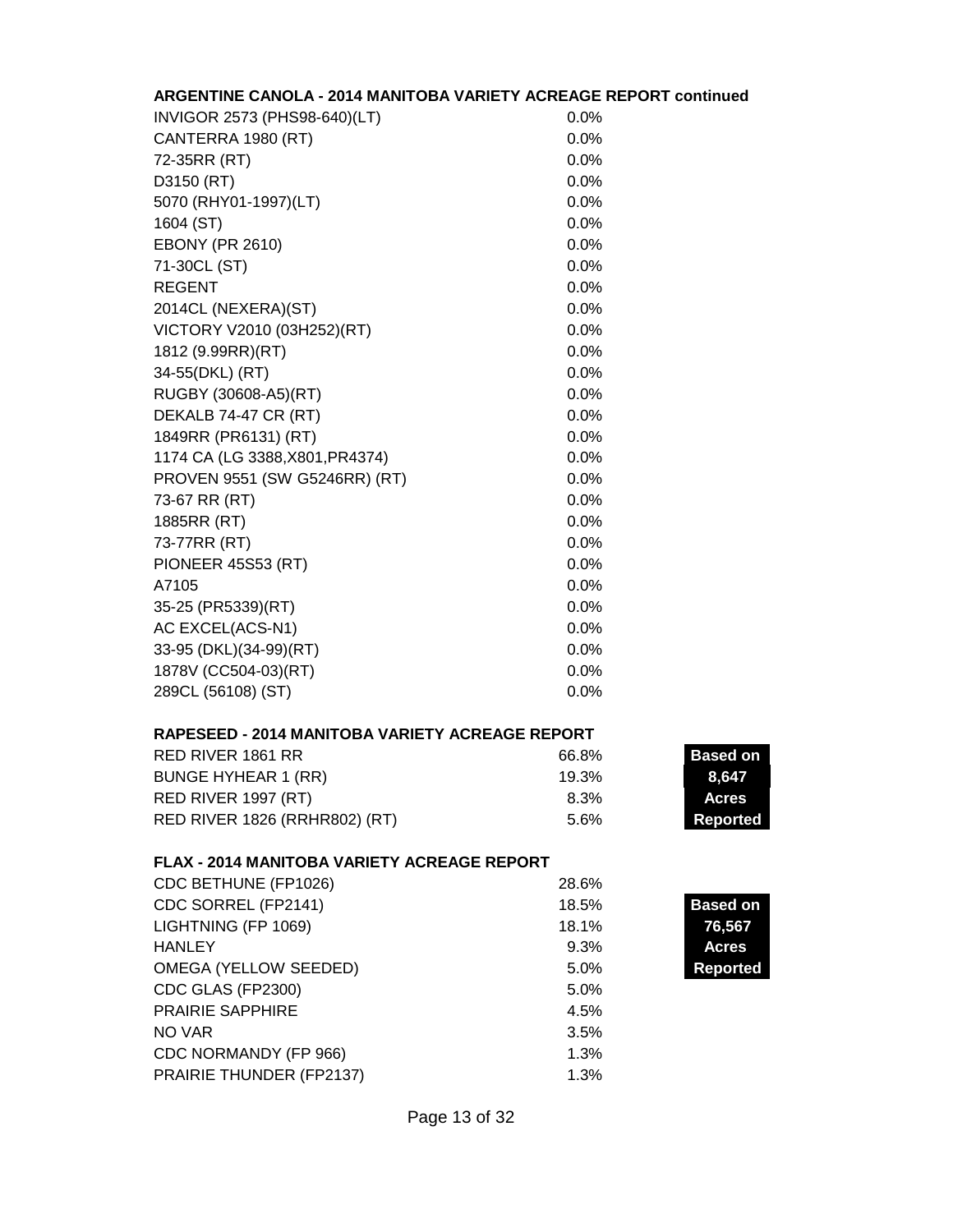| <b>FLAX - 2014 MANITOBA VARIETY ACREAGE REPORT continued</b> |       |                 |
|--------------------------------------------------------------|-------|-----------------|
| <b>SOMME (FP 855)</b>                                        | 1.1%  |                 |
| AC EMERSON (FP 935)                                          | 0.7%  |                 |
| NULIN VT 50 (YELLOW SEEDED)                                  | 0.5%  |                 |
| FLANDERS (FP 859)                                            | 0.5%  |                 |
| WESTLIN 70                                                   | 0.5%  |                 |
| NO VAR (YELLOW SEEDED/LINOLA)                                | 0.4%  |                 |
| TAURUS (FP1092)                                              | 0.2%  |                 |
| <b>WESTLIN 71</b>                                            | 0.2%  |                 |
| <b>GOLDEN (YELLOW SEEDED)</b>                                | 0.2%  |                 |
| PRAIRIE BLUE (FP2024)                                        | 0.2%  |                 |
| AAC BRAVO (FP2270)                                           | 0.1%  |                 |
| <b>CARTER</b>                                                | 0.1%  |                 |
| CDC SANCTUARY (FP 2242)                                      | 0.1%  |                 |
| <b>MCGREGOR</b>                                              | 0.1%  |                 |
| <b>NORLIN</b>                                                | 0.0%  |                 |
|                                                              |       |                 |
| <b>NORMAN</b>                                                | 0.0%  |                 |
| <b>PEDIGREED FLAX - 2014 MANITOBA VARIETY ACREAGE REPORT</b> |       |                 |
| CDC SORREL (FP2141)                                          | 41.7% |                 |
| CDC BETHUNE (FP1026)                                         | 33.3% | <b>Based on</b> |
| CDC GLAS (FP2300)                                            | 13.3% | 5,849           |
| <b>WESTLIN 70</b>                                            | 6.6%  | <b>Acres</b>    |
| AAC BRAVO (FP2270)                                           | 4.2%  | <b>Reported</b> |
| <b>PRAIRIE SAPPHIRE</b>                                      | 0.9%  |                 |
| ORGANIC FLAX - 2014 MANITOBA VARIETY ACREAGE REPORT          |       |                 |
| OMEGA (YELLOW SEEDED)                                        | 46.2% |                 |
| NO VAR                                                       | 15.1% | <b>Based on</b> |
| CDC BETHUNE (FP1026)                                         | 12.9% | 821             |
| <b>GOLDEN (YELLOW SEEDED)</b>                                | 8.9%  | <b>Acres</b>    |
| TAURUS (FP1092)                                              | 7.3%  | <b>Reported</b> |
| LIGHTNING (FP 1069)                                          | 6.0%  |                 |
| <b>CARTER</b>                                                | 3.7%  |                 |
|                                                              |       |                 |
| SOYBEANS - 2014 MANITOBA VARIETY ACREAGE REPORT              |       |                 |
| 24-10RY                                                      | 9.9%  |                 |
| THUNDER 32004R2Y                                             | 6.6%  | <b>Based on</b> |
| 900Y61                                                       | 6.1%  | 1,298,688       |
| <b>NSC RESTON RR2Y</b>                                       | 5.6%  | <b>Acres</b>    |
| NSC RICHER RR2Y (RT)                                         | 5.5%  | Reported        |
| DEKALB 23-10 (RY)                                            | 5.0%  |                 |
| 25-10RY                                                      | 4.8%  |                 |
| LS 002R23                                                    | 4.2%  |                 |
| <b>THUNDER 33003R2Y (RT)</b>                                 | 3.9%  |                 |
| PEKKO R2 (RT)(A1025926)                                      | 3.5%  |                 |
| LS004R21                                                     | 2.5%  |                 |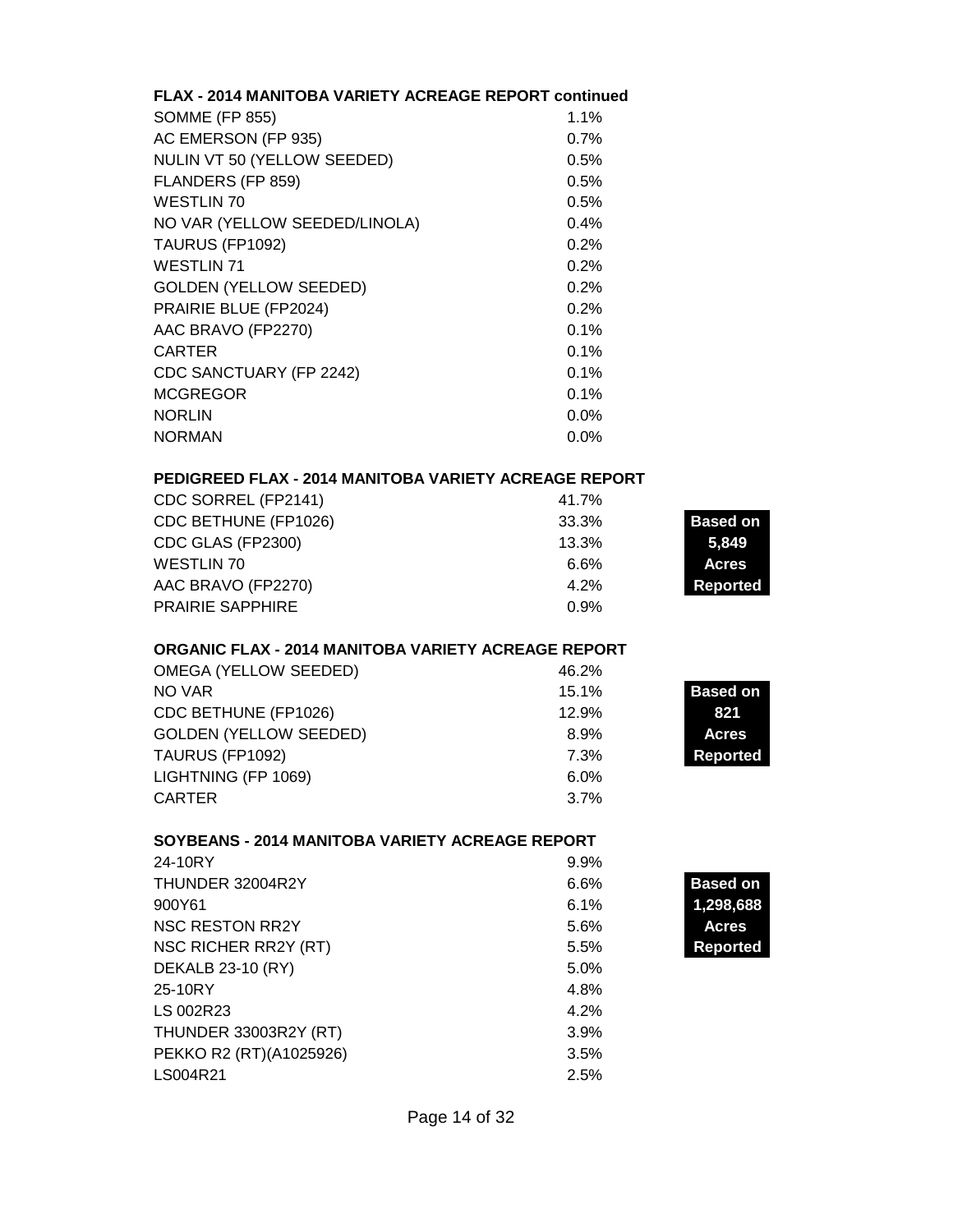| SOYBEANS - 2014 MANITOBA VARIETY ACREAGE REPORT continue |      |
|----------------------------------------------------------|------|
| 900Y71 (RT)                                              | 2.3% |
| VITO R2                                                  | 2.2% |
| OAC PRUDENCE (OAC 97-23)                                 | 2.2% |
| <b>NSC ANOLA RR2Y</b>                                    | 2.1% |
| LS 005R22                                                | 2.0% |
| THUNDER 33005R2Y                                         | 2.0% |
| 24-61 RY(RT)                                             | 1.7% |
| <b>PRIDE 0027 (RR)</b>                                   | 1.7% |
| <b>NSC MOOSOMIN RR2Y</b>                                 | 1.6% |
| NO VAR                                                   | 1.5% |
| <b>MCLEOD R2</b>                                         | 1.5% |
| <b>NSC LIBAU RR2Y</b>                                    | 1.4% |
| <b>PS 0027RR (RT)</b>                                    | 1.1% |
| PIONEER P002T04R (PM38)                                  | 1.0% |
| <b>DEKALB 23-60 RY (RR)</b>                              | 0.9% |
| 90Y61 (RT)                                               | 0.9% |
| LS003R22                                                 | 0.8% |
| LS005R24 (MKZ112A1 EXP) RR                               | 0.8% |
| <b>NSC NIVERVILLE RR2Y</b>                               | 0.8% |
| LS002R24N (MKZ612A2 EXP)                                 | 0.7% |
| NSC ELIE RR2Y (RT)                                       | 0.7% |
| CHADBURN R2 (MKZ709A1-BBYN, SC2                          | 0.7% |
| PIONEER P008T22R2 (RR2Y)                                 | 0.6% |
| SAMPSA R2                                                | 0.5% |
| 90Y01                                                    | 0.4% |
| ASTRO R2 (RT)                                            | 0.4% |
| LS 005R23                                                | 0.4% |
| S007-Y4 (RT)                                             | 0.4% |
| GRAY R2                                                  | 0.4% |
| <b>BISHOP R2 (S82747)</b>                                | 0.4% |
| <b>NSC GLADSTONE RR2</b>                                 | 0.4% |
| <b>NSC TILSTON RR2Y</b>                                  | 0.3% |
| THUNDER 24004 RR (RT)                                    | 0.3% |
| 90Y71                                                    | 0.3% |
| P001T34R                                                 | 0.3% |
| NSC OSBORNE RR2Y (MK0109A4)(RT)                          | 0.3% |
| PIONEER P008T70R (RR)                                    | 0.3% |
| LS006R21                                                 | 0.3% |
| PS 0083 R2 (RT)                                          | 0.3% |
| <b>HS 006RYS24</b>                                       | 0.3% |
| ISISRR (CFS208RR)(RT)                                    | 0.3% |
| LS 005R21                                                | 0.2% |
| DEKALB 23-60 (RT)                                        | 0.2% |
| S00-T9 (RT)                                              | 0.2% |
| <b>OAC ERIN</b>                                          | 0.2% |
| SECAN HERO (R2)                                          | 0.2% |

#### **SOYBEANS - 2014 MANITOBA VARIETY ACREAGE REPORT continued**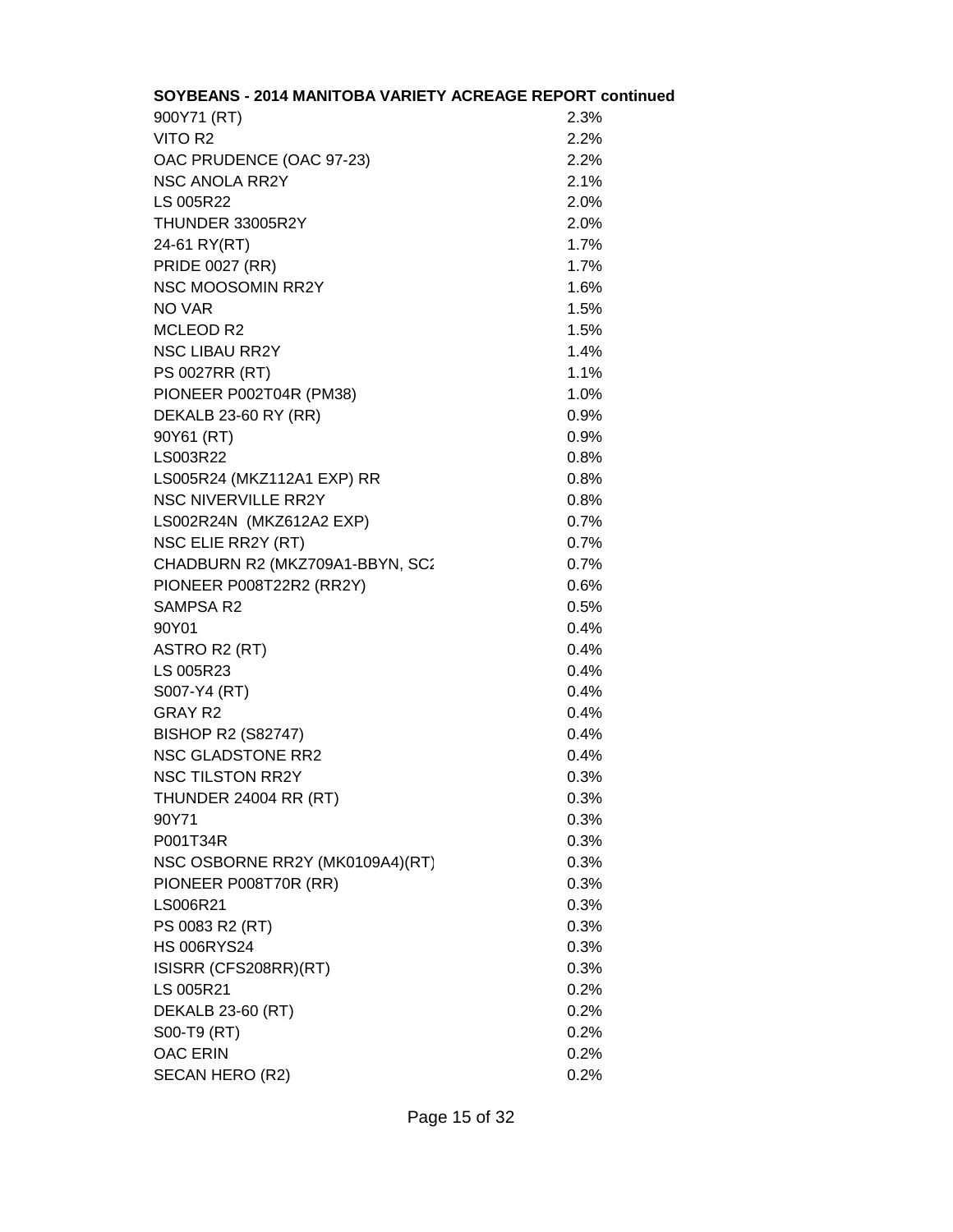| SOYBEANS - 2014 MANITOBA VARIETY ACREAGE REPORT continue |         |
|----------------------------------------------------------|---------|
| THUNDER 32005R2Y                                         | 0.2%    |
| LEGEND LS003R24N (RR)                                    | 0.2%    |
| S00-B7                                                   | 0.2%    |
| S00-N6 (RT)                                              | 0.2%    |
| THUNDER 27003RR (RT)                                     | 0.1%    |
| THUNDER 23005RR (3005RR) (RT)                            | 0.1%    |
| THUNDER 29002RR (RT)                                     | 0.1%    |
| <b>GENTLEMAN</b>                                         | 0.1%    |
| 26-02R (RT)                                              | 0.1%    |
| LS 0028RR (RT)                                           | 0.1%    |
| THUNDER TH 34006R2Y                                      | 0.1%    |
| NORTHSTAR 009612A1 (EXP)                                 | 0.1%    |
| PS 0074 R2                                               | 0.1%    |
| <b>TUNDRA (PR416905)</b>                                 | 0.1%    |
| NSC WARREN RR (CSR0034)(RT)                              | 0.1%    |
| LEGEND NORTHWESTER (RR)                                  | 0.1%    |
| <b>LS 007R22</b>                                         | 0.1%    |
| PRIDE SEEDS EXP003 R2                                    | 0.1%    |
| 90M01 (PH0502)(RT)                                       | 0.1%    |
| LS 0045RR (X0045RR)(RT)                                  | 0.1%    |
| PIONEER P04T10                                           | 0.1%    |
| LS 0057RR (RT)                                           | 0.1%    |
| BRIANE (CONVENTIONAL, EXP)                               | 0.1%    |
| CURRIE R2 (SC2500R2, MKZ109A3-D3)                        | 0.1%    |
| <b>LS 006R22</b>                                         | 0.0%    |
| HS 006R37 (RT)                                           | 0.0%    |
| THUNDER 26006RR (RT)                                     | 0.0%    |
| W20035RR (RT)                                            | 0.0%    |
| <b>NSC 2004</b>                                          | 0.0%    |
| 90A01 (OTROO-15)                                         | 0.0%    |
| <b>MOLLARD (LL)</b>                                      | 0.0%    |
| 900M71                                                   | 0.0%    |
| 90B11 (RT)                                               | 0.0%    |
| 0064 RR (RT)                                             | 0.0%    |
| PS 2314 NR2                                              | 0.0%    |
| <b>ACCORD</b>                                            | $0.0\%$ |
| PS 26RR (PR33353RR)(RT)                                  | 0.0%    |
| THUNDER 2505RR (RT)                                      | 0.0%    |
| NSC GLADSTONE RRE2Y (RT)                                 | 0.0%    |
| ODYSSEY (NS 0027RR)(RT)                                  | 0.0%    |
| DEKALB 24-11 (RR)                                        | 0.0%    |
| PRIDE 0035 (RY2, NR2)                                    | $0.0\%$ |
| AKRAS (R2)                                               | $0.0\%$ |
| 25-04R (RT)                                              | 0.0%    |
| DEKALB 23-11 (RR)                                        | 0.0%    |
| THUNDER 33006R2Y                                         | 0.0%    |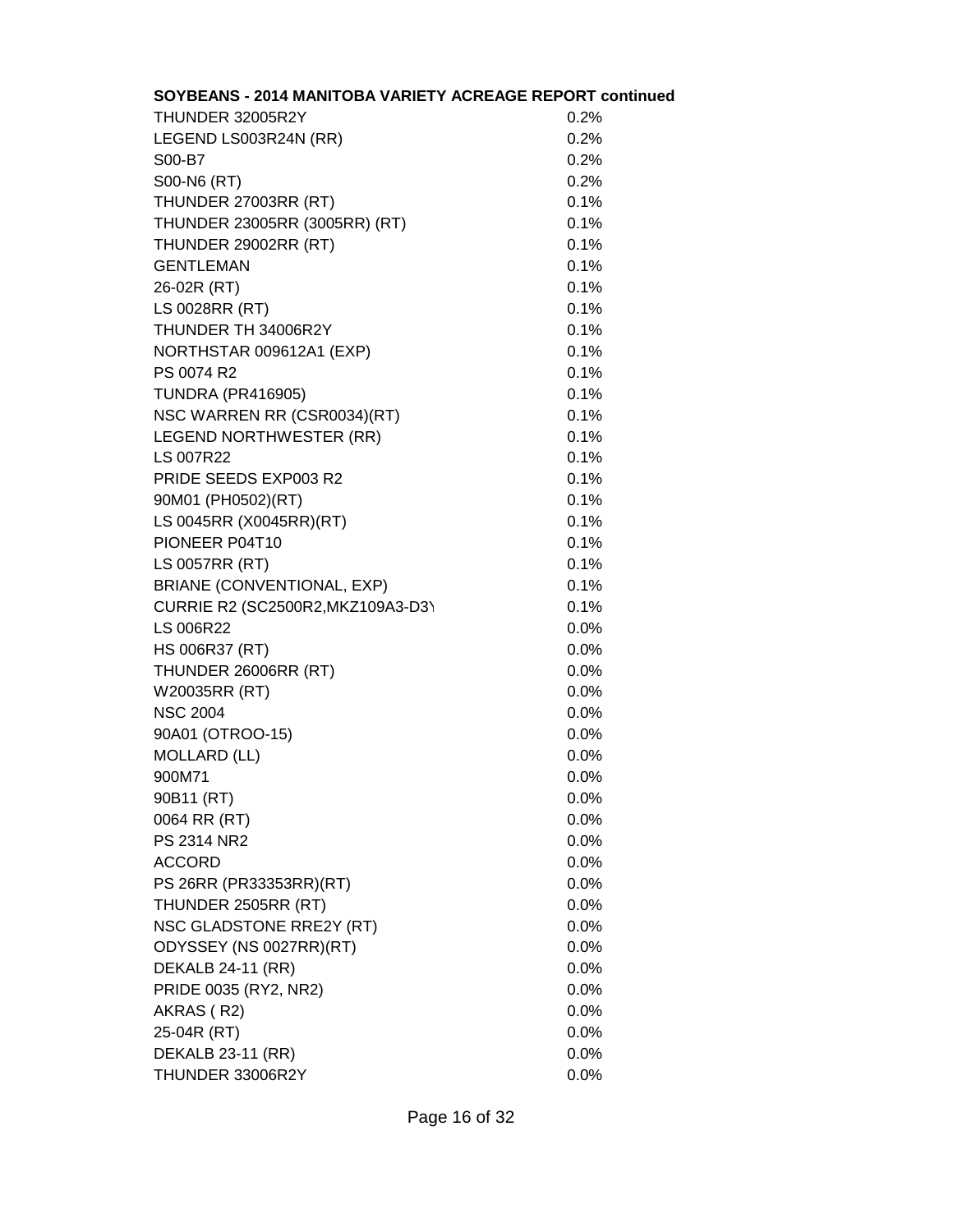| SOYBEANS - 2014 MANITOBA VARIETY ACREAGE REPORT continued |         |
|-----------------------------------------------------------|---------|
| 25-02R (SN83541 USA) (RT)                                 | 0.0%    |
| NSC PORTAGE RR (2013)(RT)                                 | 0.0%    |
| 90Y20 (RT)                                                | 0.0%    |
| DEKALB 22-60 (RR)                                         | 0.0%    |
| <b>HS 007RY32</b>                                         | 0.0%    |
| 24-60RY (RT)                                              | 0.0%    |
| 90A07                                                     | 0.0%    |
| 90A06 (PH06002)(RT)                                       | 0.0%    |
| LS004R23 (LEGEND SEEDS)                                   | 0.0%    |
| LS 0036RR (X0036RR)(RT)                                   | 0.0%    |
| AC QGC 10N (OT03-10)                                      | 0.0%    |
| PS 2014 NR2                                               | 0.0%    |
| 91Y71                                                     | 0.0%    |
| S 00-A6                                                   | 0.0%    |
| PB 0023RR (RT)                                            | 0.0%    |
| <b>NSC EXP 1209N R2</b>                                   | 0.0%    |
| 25-52R (RT)                                               | 0.0%    |
| 3004 RR (RT)                                              | 0.0%    |
| <b>VOLUNTEER</b>                                          | 0.0%    |
| DRAKORR (PR33106RR)(RT)                                   | 0.0%    |
| <b>HS 007R3 (RT)</b>                                      | 0.0%    |
| LS 0065RR (X0065RR)(RT)                                   | 0.0%    |
| NORTH STAR NSC ARNAUD (RR2) EX                            | 0.0%    |
| ROLAND (PEMBINA)                                          | 0.0%    |
| JARI (ELITE)                                              | 0.0%    |
| 24-51 (RT)                                                | 0.0%    |
| 91Y01                                                     | 0.0%    |
| DEKALB 31-61 RY (RR)                                      | 0.0%    |
| PIONEER P33T72R (RR)                                      | 0.0%    |
| OT05-18                                                   | 0.0%    |
| SC 13 2525 (R2, PROPOSED NAME OF                          | 0.0%    |
| AAC MANDOR                                                | $0.0\%$ |
| 25-03R (RT)                                               | 0.0%    |
| 00703 (RT)                                                | 0.0%    |
| <b>ALTESSE</b>                                            | 0.0%    |
| THUNDER TH 35002 (RR)                                     | 0.0%    |
| <b>TERRAMAX NATTO</b>                                     | 0.0%    |
| RR ROSCO (PR31805RR)(RT)                                  | 0.0%    |
| RR RUSSELL (T0402 RR)(RT)                                 | 0.0%    |
| <b>SECAN SC12-997 (EXP)</b>                               | 0.0%    |
| PIONEER P06T28R (RR)                                      | 0.0%    |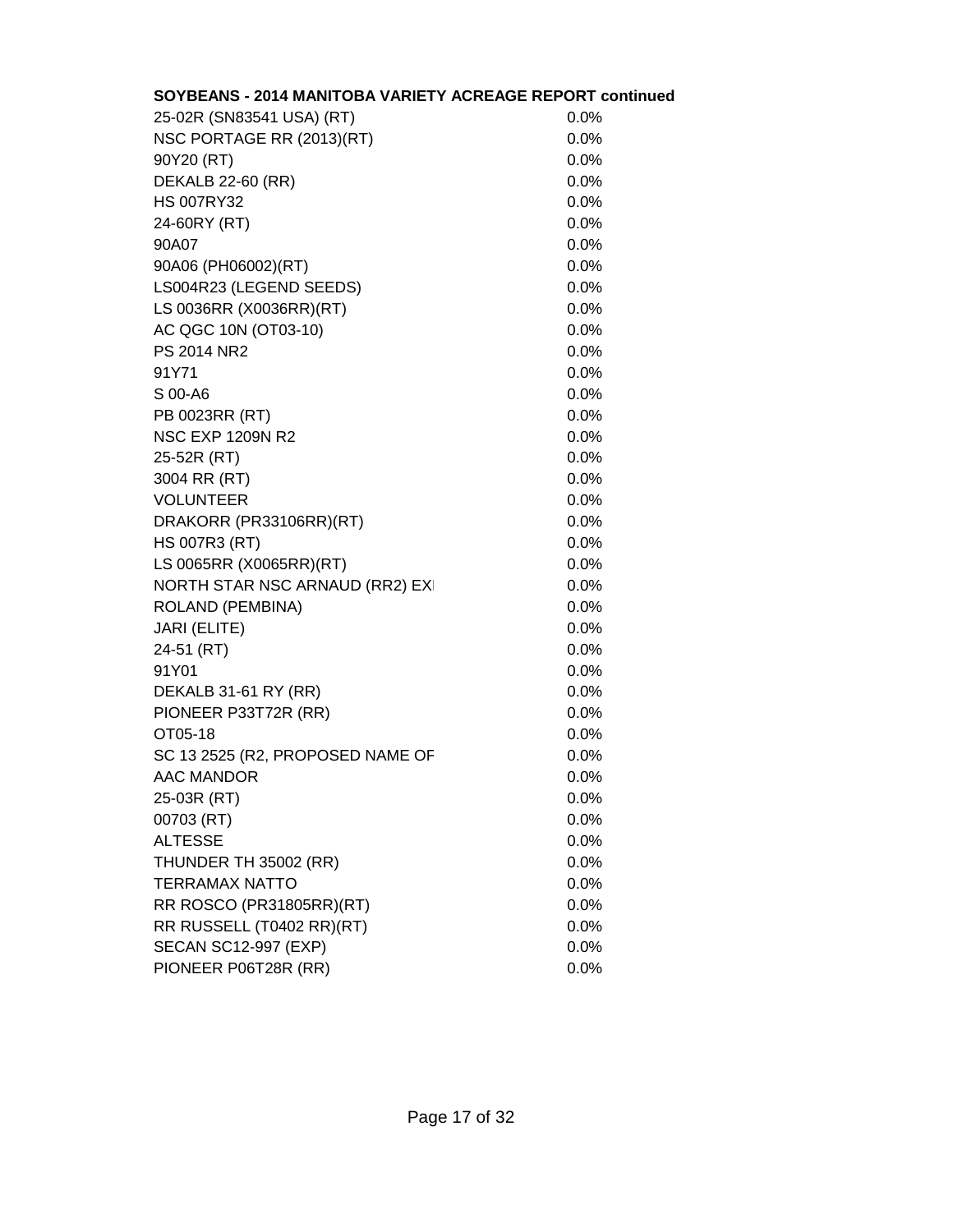# **FIELD PEAS - 2014 MANITOBA VARIETY ACREAGE REPORT**

| CDC MEADOW (653-8)         | 37.9% |                 |
|----------------------------|-------|-----------------|
| AGASSIZ (MP1824)           | 19.8% | <b>Based on</b> |
| <b>CDC STRIKER</b>         | 10.1% | 52,407          |
| CDC PATRICK (CDC 1434-20)  | 6.9%  | <b>Acres</b>    |
| 4010 (MAGDA)               | 5.9%  | <b>Reported</b> |
| <b>LIVIOLETTA</b>          | 3.5%  |                 |
| COOPER (CEB 1081)          | 3.2%  |                 |
| CDC GOLDEN (CDC 0007)      | 2.7%  |                 |
| NO VAR (MARROWFAT)         | 2.6%  |                 |
| NO VAR                     | 2.3%  |                 |
| CROMA (CEBECO 1440)        | 2.2%  |                 |
| ESPACE (CEB 1140)          | 1.0%  |                 |
| CDC TREASURE (CDC 1410-15) | 0.5%  |                 |
| POLSTEAD (CEB 4132)        | 0.4%  |                 |
| YELLOWHEAD                 | 0.4%  |                 |
| CDC CENTENNIAL (728-8)     | 0.3%  |                 |
| CDC ACER (MAPLE)           | 0.2%  |                 |
| <b>TRAPPER</b>             | 0.1%  |                 |

### **PEDIGREED FIELD PEAS - 2014 MANITOBA VARIETY ACREAGE REPORT**

| CDC MEADOW (653-8)        | 48.7% |                 |
|---------------------------|-------|-----------------|
| AGASSIZ (MP1824)          | 38.1% | <b>Based on</b> |
| <b>ARGUS (MP 1846)</b>    | 4.6%  | 3,243           |
| CDC PATRICK (CDC 1434-20) | 3.7%  | <b>Acres</b>    |
| <b>CDC STRIKER</b>        | 3.5%  | <b>Reported</b> |
| <b>CDC RAEZER</b>         | 1.4%  |                 |
| REWARD (MP1820)           | 0.1%  |                 |

# **BEANS, WHITE PEA - 2014 MANITOBA VARIETY ACREAGE REPORT**

| T9905                | 34.8% |                 |
|----------------------|-------|-----------------|
| <b>ENVOY</b>         | 28.9% | <b>Based on</b> |
| T9903                | 17.8% | 50,273          |
| <b>INDI</b>          | 9.1%  | <b>Acres</b>    |
| <b>LIGHTNING</b>     | 4.5%  | Reported        |
| CARGO (GTS 542)      | 2.3%  |                 |
| PORTAGE (H96204)     | 0.8%  |                 |
| HY4181               | 0.5%  |                 |
| ENSIGN (ROG 372)     | 0.5%  |                 |
| <b>VIGILANT</b>      | 0.4%  |                 |
| 0905                 | 0.2%  |                 |
| NO VAR (WHITE BEANS) | 0.1%  |                 |
| <b>ISB 1816</b>      | 0.1%  |                 |
| ISB 1815-2           | 0.0%  |                 |
|                      |       |                 |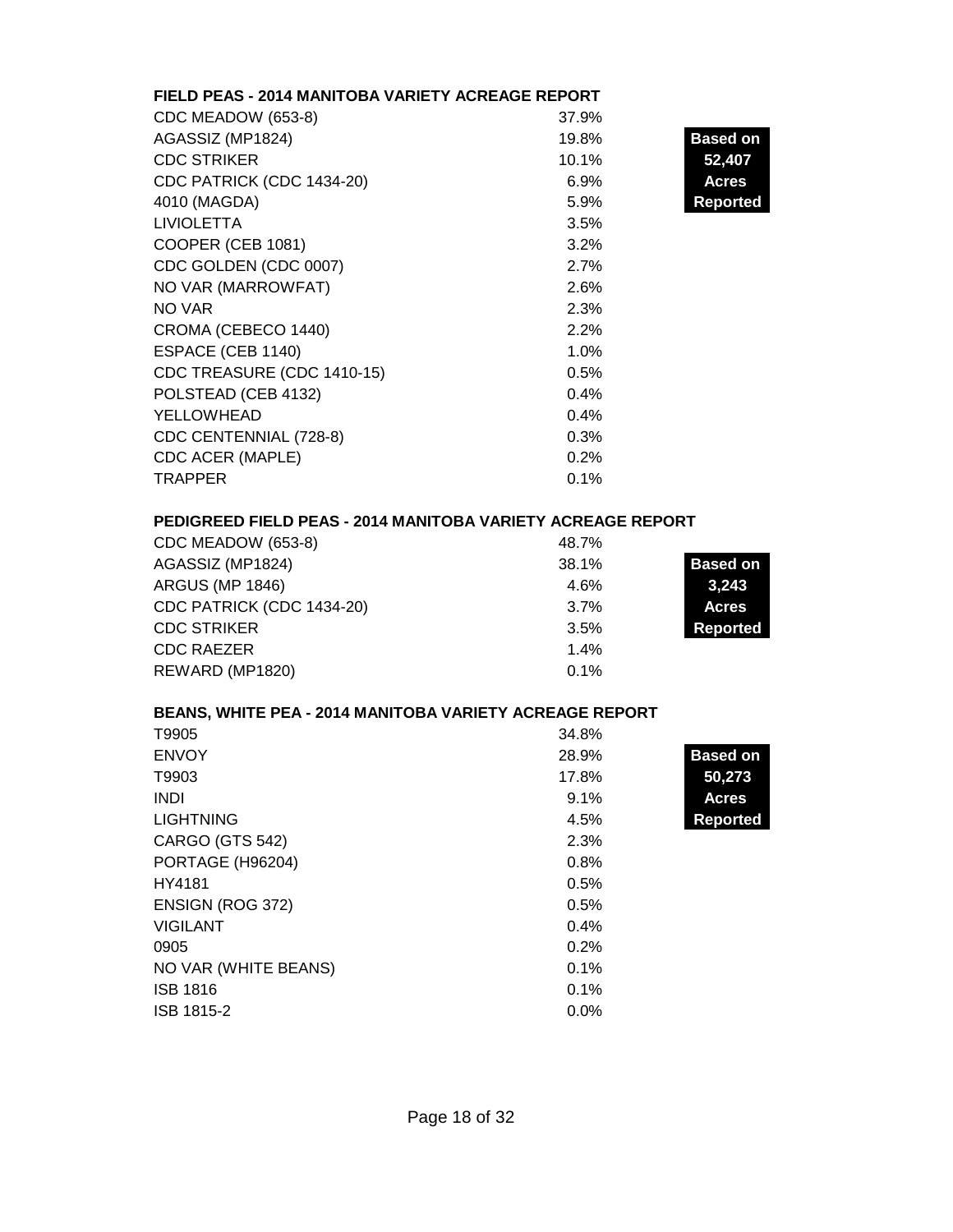# **BEANS, PINTO - 2014 MANITOBA VARIETY ACREAGE REPORT**

| WINDBREAKER (EX08530762) | 91.4% |                 |
|--------------------------|-------|-----------------|
| <b>WHITE MOUNTAIN</b>    | 2.9%  | <b>Based on</b> |
| AC OLE (HR 50)           | 1.8%  | 41,620          |
| <b>MAVERICK</b>          | 1.1%  | <b>Acres</b>    |
| NO VAR                   | 1.0%  | <b>Reported</b> |
| LA PAZ                   | 0.7%  |                 |
| MAX                      | 0.4%  |                 |
| AC PINTOBA (HR 55)       | 0.4%  |                 |
| <b>ND-307</b>            | 0.2%  |                 |
| <b>WINCHESTER</b>        | 0.1%  |                 |

# **BEANS, BLACK - 2014 MANITOBA VARIETY ACREAGE REPORT**

| <b>ECLIPSE</b>         | 80.8%   |                 |
|------------------------|---------|-----------------|
| BLACK VIOLET (L95F025) | 7.4%    | <b>Based on</b> |
| CDC JET (315-18)       | 7.3%    | 14.921          |
| <b>BLACK VELVET</b>    | $2.7\%$ | <b>Acres</b>    |
| AC HARBLACK            | 1.0%    | Reported        |
| <b>CDC SUPERJET</b>    | 0.8%    |                 |

### **BEANS, KIDNEY - 2014 MANITOBA VARIETY ACREAGE REPORT**

| PINK PANTHER (EX08590462) | 63.9%   |                 |
|---------------------------|---------|-----------------|
| CLOUSEAU                  | 19.7%   | <b>Based on</b> |
| RED HAWK                  | 11.4%   | 17,210          |
| MONTCALM                  | $4.2\%$ | <b>Acres</b>    |
| NO VAR (RED KIDNEY BEANS) | 0.8%    | Reported        |

#### **BEANS, CRANBERRY - 2014 MANITOBA VARIETY ACREAGE REPORT**

| CRIMSON                  | 41.6%   |                 |
|--------------------------|---------|-----------------|
| CHIANTI (08 SEMINIS)     | 25.9%   | <b>Based on</b> |
| ETNA                     | 17.4%   | 4.242           |
| NO VAR (CRANBERRY BEANS) | $8.0\%$ | <b>Acres</b>    |
| CRAN <sub>09</sub>       | 7.0%    | Reported        |

#### **BEANS, OTHER DRY EDIBLE - 2014 MANITOBA VARIETY ACREAGE REPORT**

| PINK FLOYD                  | 39.4%   |                 |
|-----------------------------|---------|-----------------|
| <b>BERYL</b>                | 14.3%   | <b>Based on</b> |
| NO VAR (GREAT NORTHERN)     | 14.2%   | 14,545          |
| CDC SOL                     | 7.0%    | <b>Acres</b>    |
| <b>GEMINI</b>               | 5.9%    | Reported        |
| NO VAR (PINK BEANS)         | 4.8%    |                 |
| <b>ROSETTA (PINK BEANS)</b> | 4.5%    |                 |
| <b>ORION</b>                | 3.3%    |                 |
| NO VAR (YELLOW)             | 2.7%    |                 |
| NO VAR (COLOURED BEANS)     | 2.1%    |                 |
| NO VAR (BROWN BEAN)         | $1.1\%$ |                 |
| <b>SEDONA</b>               | 0.8%    |                 |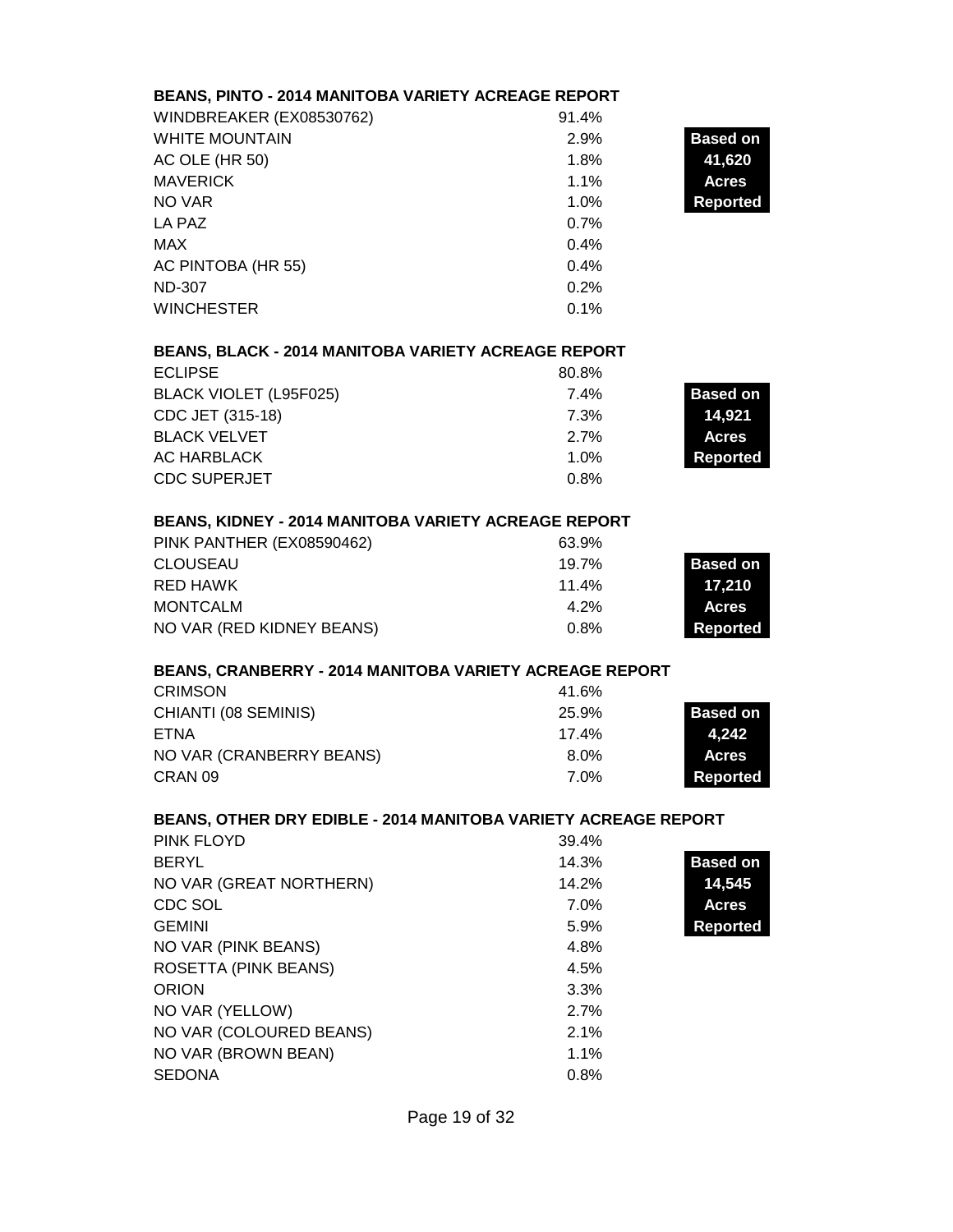| <b>FABABEANS - 2014 MANITOBA VARIETY ACREAGE REPORT</b>               |       |                 |
|-----------------------------------------------------------------------|-------|-----------------|
| <b>TABASCO (NPZ 4-7540)</b>                                           | 23.2% |                 |
| <b>SNOWBIRD</b>                                                       | 19.2% | <b>Based on</b> |
| <b>TABOAR</b>                                                         | 19.0% | 3,468           |
| <b>FLORENT (NPZ 3-7080)</b>                                           | 14.5% | <b>Acres</b>    |
| <b>CDC FATIMA</b>                                                     | 10.5% | <b>Reported</b> |
| <b>CDC BLITZ</b>                                                      | 8.8%  |                 |
| CDC SNOWDROP (FB34-2)                                                 | 4.3%  |                 |
| <b>NO VAR</b>                                                         | 0.4%  |                 |
| PROCESSING POTATOES, IRRIGATED - 2014 MANITOBA VARIETY ACREAGE REPORT |       |                 |
| <b>RUSSET BURBANK (GEMS)</b>                                          | 68%   |                 |
| <b>RANGER RUSSET (AMISK)</b>                                          | 12%   | <b>Based on</b> |
| <b>UMATILLA RUSSET</b>                                                | 11%   | 43,922          |
| <b>INNOVATOR</b>                                                      | 9%    | <b>Acres</b>    |
| <b>SUMMIT RUSSET</b>                                                  | 0%    | <b>Reported</b> |
| <b>LADY CLAIRE</b>                                                    | $0\%$ |                 |
| <b>NO VAR</b>                                                         | 0%    |                 |
| DAKOTA PEARL (ND2676-10)                                              | 0%    |                 |
| PROCESSING POTATOES, DRY - 2014 MANITOBA VARIETY ACREAGE REPORT       |       |                 |
| DAKOTA PEARL (ND2676-10)                                              | 25.7% |                 |
| <b>RUSSET BURBANK (GEMS)</b>                                          | 24.9% | <b>Based on</b> |
| <b>UMATILLA RUSSET</b>                                                | 20.4% | 1,415           |
| IVORY CRISP (NDO1496-1)                                               | 15.8% | <b>Acres</b>    |
| <b>RANGER RUSSET (AMISK)</b>                                          | 5.2%  | <b>Reported</b> |
| <b>ATLANTIC</b>                                                       | 4.3%  |                 |
| <b>BONUS</b>                                                          | 1.8%  |                 |
| <b>SHEPODY</b>                                                        | 1.3%  |                 |
| <b>LADY CLAIRE</b>                                                    | 0.6%  |                 |
|                                                                       |       |                 |
| <b>TABLE POTATOES - 2014 MANITOBA VARIETY ACREAGE REPORT</b>          |       |                 |
| <b>SANGRE</b>                                                         | 22.3% |                 |
| DARK RED NORLAND                                                      | 15.4% | <b>Based on</b> |
| <b>VIKING</b>                                                         | 10.3% | 7,373           |
| <b>WISCONSIN NORLAND</b>                                              | 8.5%  | <b>Acres</b>    |
| <b>GOLDRUSH</b>                                                       | 7.9%  | <b>Reported</b> |
| YUKON GOLD                                                            | 5.7%  |                 |
| <b>RUSSET NORKOTAH</b>                                                | 5.3%  |                 |
| AC PEREGRINE RED                                                      | 5.0%  |                 |
| <b>MUSICA</b>                                                         | 4.8%  |                 |
| NO VAR                                                                | 3.5%  |                 |
| <b>NORLAND</b>                                                        | 2.4%  |                 |
| <b>SATINA</b>                                                         | 2.1%  |                 |
| <b>NOVELLA</b>                                                        | 1.2%  |                 |
| <b>CALWHITE</b>                                                       | 1.0%  |                 |
| <b>MILVA</b>                                                          | 1.0%  |                 |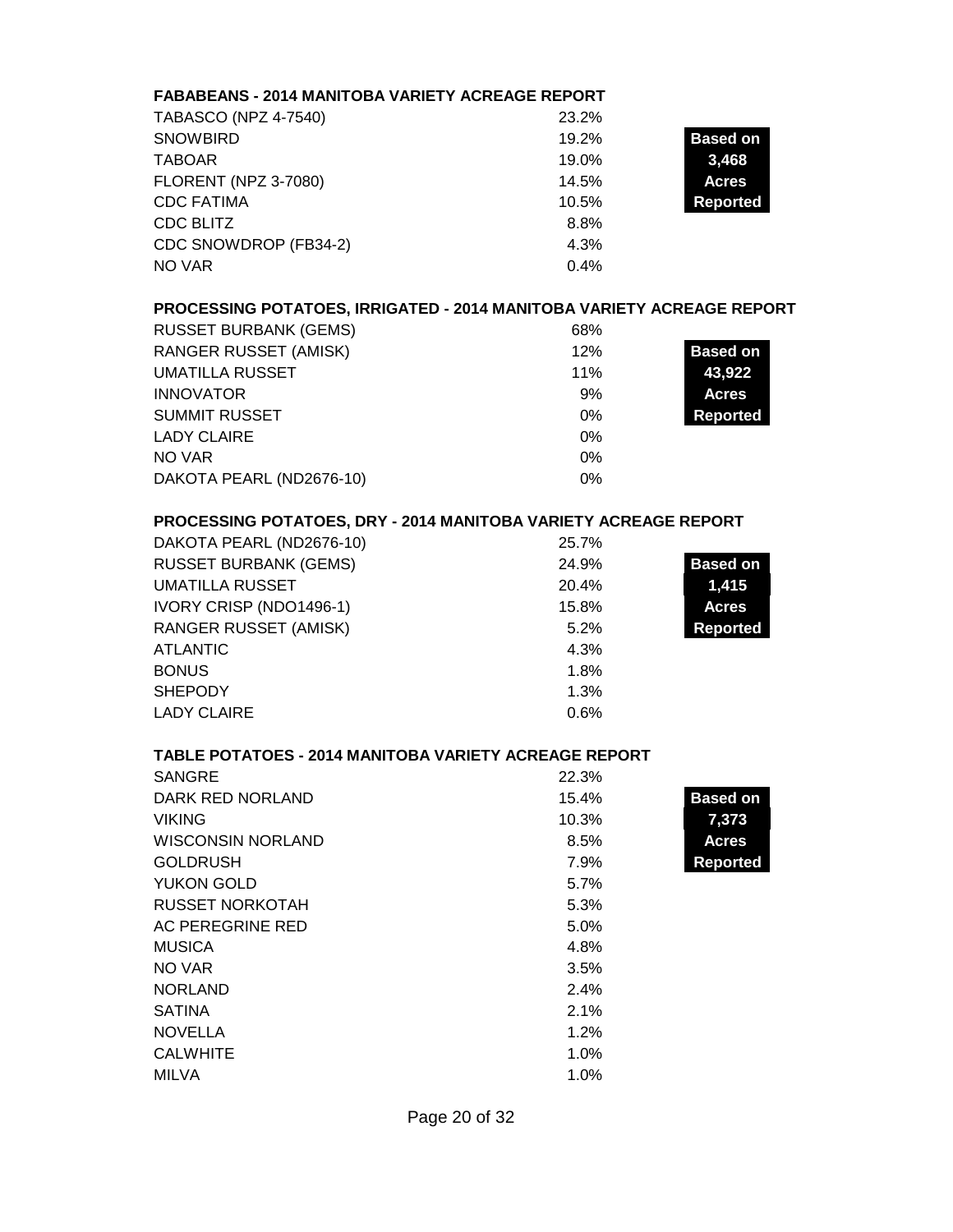| TABLE POTATOES - 2014 MANITOBA VARIETY ACREAGE REPORT continued |         |  |
|-----------------------------------------------------------------|---------|--|
| <b>PENTA</b>                                                    | $0.8\%$ |  |
| <b>CHIEFTAIN</b>                                                | 0.7%    |  |
| <b>ALTURAS</b>                                                  | 0.6%    |  |
| <b>RED PONTIAC</b>                                              | 0.5%    |  |
| <b>BANANA</b>                                                   | 0.2%    |  |
| LABELLA                                                         | 0.2%    |  |
| <b>DELPHINE</b>                                                 | 0.2%    |  |
| <b>AC PTARMIGAN</b>                                             | 0.1%    |  |
| <b>RUSSIAN BLUE</b>                                             | 0.1%    |  |
| <b>SUPERIOR</b>                                                 | 0.1%    |  |
| <b>KENNEBEC</b>                                                 | $0.0\%$ |  |
| <b>WARBA</b>                                                    | $0.0\%$ |  |
| PURPLE MAGIC                                                    | $0.0\%$ |  |
| <b>VIGOR</b>                                                    | $0.0\%$ |  |
| CAPRI                                                           | $0.0\%$ |  |
| <b>CARIBE</b>                                                   | $0.0\%$ |  |

# **CORN GRAIN - 2014 MANITOBA VARIETY ACREAGE REPORT**

| PIONEER P7443R (RR)          | 16.7%   |                |
|------------------------------|---------|----------------|
| PIONEER 39D97 (BT)(LT)(RT)   | 12.9%   | <b>Based o</b> |
| PIONEER 39D95 (RT)           | 11.6%   | 250,40         |
| <b>PIONEER 39V05 (RT)</b>    | $9.9\%$ | <b>Acres</b>   |
| P7632HR (BT)(RT)             | 8.2%    | <b>Reporte</b> |
| PIONEER 39V07 (BT)(LT)(RT)   | 4.6%    |                |
| DEKALB DKC26-28RIB (RT)(BT)  | 4.2%    |                |
| PIONEER P7632HR (HX1/LL/RR2) | 4.2%    |                |
| PIONEER P7213R (RT)          | 3.6%    |                |
| PIONEER P7332R (RR2)         | 3.5%    |                |
| DEKALB DKC 27-55 (LT) (RT)   | 2.7%    |                |
| DEKALB DKC30-07 (RT)         | 2.0%    |                |
| A4408G2 RIB (GENVT2P)        | 1.3%    |                |
| MAZEX MZ 1633 (RR)           | 1.2%    |                |
| <b>HYLAND 3093 (RT)</b>      | 1.1%    |                |
| PIONEER 39Z69 (BT) (RT)      | 0.8%    |                |
| DEKALB DKC30-07RIB (VT2PRO)  | 0.7%    |                |
| TH 7578 VT2P RIB (VT2P)      | 0.7%    |                |
| P8210HR (BT) (LT) (RT)       | 0.7%    |                |
| PRIDE A4023 (BT)(RT)         | 0.5%    |                |
| LR9573VT2PRIB (VT2PRIB)      | 0.5%    |                |
| PRIDE A4631G2 RIB (GENVT2P)  | 0.4%    |                |
| <b>E47A17R RR2</b>           | 0.4%    |                |
| LEGEND LR9975R (RT)          | 0.4%    |                |
| PIONEER 3997                 | 0.3%    |                |
| PRIDE A4176 (BT)(RT)         | 0.3%    |                |
| P7958AM                      | 0.3%    |                |
| NO VAR                       | 0.3%    |                |

**Based on** PIONEER 39D95 (RT) 29,171 11.6% **250,401 Reported**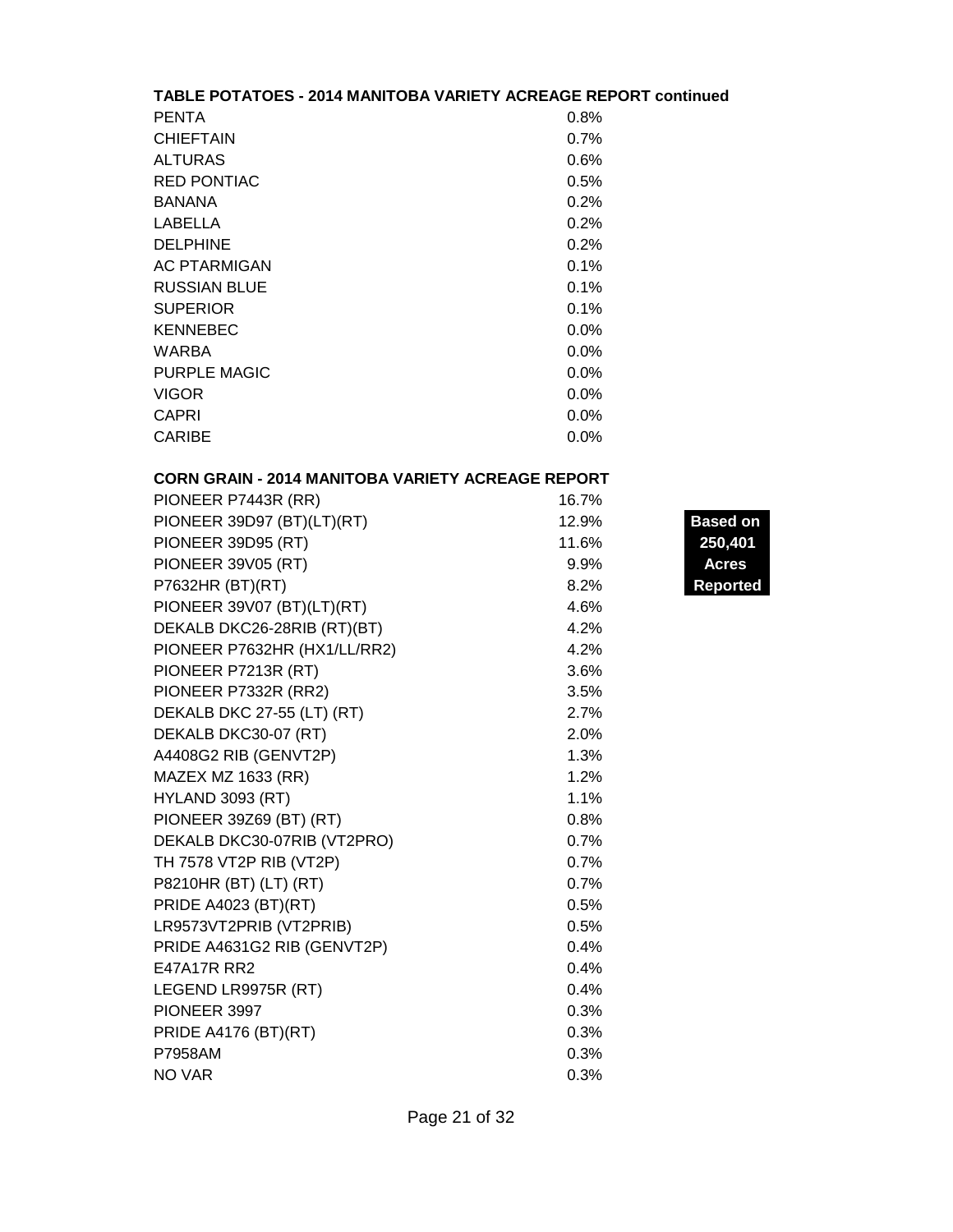| <b>CORN GRAIN - 2014 MANITOBA VARIETY ACREAGE REPORT continued</b> |      |
|--------------------------------------------------------------------|------|
| PIONEER 3995                                                       | 0.3% |
| DEKALB DKC 30-23                                                   | 0.2% |
| 2262RR (RT)                                                        | 0.2% |
| PIONEER 39Z69 (HX1/LL/RR2)                                         | 0.2% |
| A4631G2 RIB (RT)(BT)                                               | 0.2% |
| TH 7574VT2P RIB (RR2)                                              | 0.2% |
| PIONEER P8581R (RT)                                                | 0.2% |
| MAIZEX MZ 1261BR (BT)(RT)                                          | 0.2% |
| DEKALB DKC 27-54                                                   | 0.2% |
| THUNDER TH4574 (RR)                                                | 0.2% |
| PRIDE A4240RR                                                      | 0.2% |
| DEKALB DKC31-10 (RT)                                               | 0.2% |
| HYLAND HL 3085 (RT)                                                | 0.1% |
| HYLAND HL B16R (RT)(BT)                                            | 0.1% |
| HYLAND HL R219 (RT)                                                | 0.1% |
| PIONEER 39M27 (BT)                                                 | 0.1% |
| <b>LR 9473 RR</b>                                                  | 0.1% |
| PIONEER 39M26 (RT)                                                 | 0.1% |
| SYNGENTA N04F-GT (RT)                                              | 0.1% |
| MAIZEX MZ 1244 (RT)                                                | 0.1% |
| <b>HYLAND HL 2093 (HLX 801)</b>                                    | 0.1% |
| 4093 (BT) (LT) (RT)                                                | 0.1% |
| P8193HR (LT) (RT)                                                  | 0.1% |
| DEKALB DKC26-79 (RT)(BT)                                           | 0.1% |
| MAIZEX MZ1266                                                      | 0.1% |
| PICKSEED 2501 (RT)                                                 | 0.1% |
| HYLAND HL 4122 (RT)(LT)(BT)                                        | 0.1% |
| THUNDER TH7578                                                     | 0.1% |
| SYNGENTA N04F-3000GT (RT)(BT)(LT)                                  | 0.1% |
| PRIDE A4705 (HMRR)                                                 | 0.1% |
| PIONEER 39B90 (RT)                                                 | 0.1% |
| HYLAND HL SR22 (RT)                                                | 0.1% |
| PIONEER 3954                                                       | 0.1% |
| PIONEER 39B94 (BT)(LT)(RT)                                         | 0.1% |
| DEKALB DKC26-78 (RT)                                               | 0.1% |
| PIONEER P8193AM (YGCB/HX1/LL/RR:                                   | 0.1% |
| PICKSEED PS 2348VT2P RIB (GENVT2                                   | 0.1% |
| PIONEER P8107HR (BT)(LT)(RT)                                       | 0.1% |
| P7410HR HX1 LL RR2                                                 | 0.1% |
| PRIDE A4632G3 (VT3)                                                | 0.1% |
| BRETTYOUNG ELITE E50G22 (R)                                        | 0.1% |
| <b>PRIDE A4022 (RT)</b>                                            | 0.1% |
| DEKALB DKC30-20 (RT)(BT)                                           | 0.1% |
| HYLAND HL R208 (RT)                                                | 0.0% |
| E47A12R GENTVT2PRIB                                                | 0.0% |
| LEGEND 9474 (RR)                                                   | 0.0% |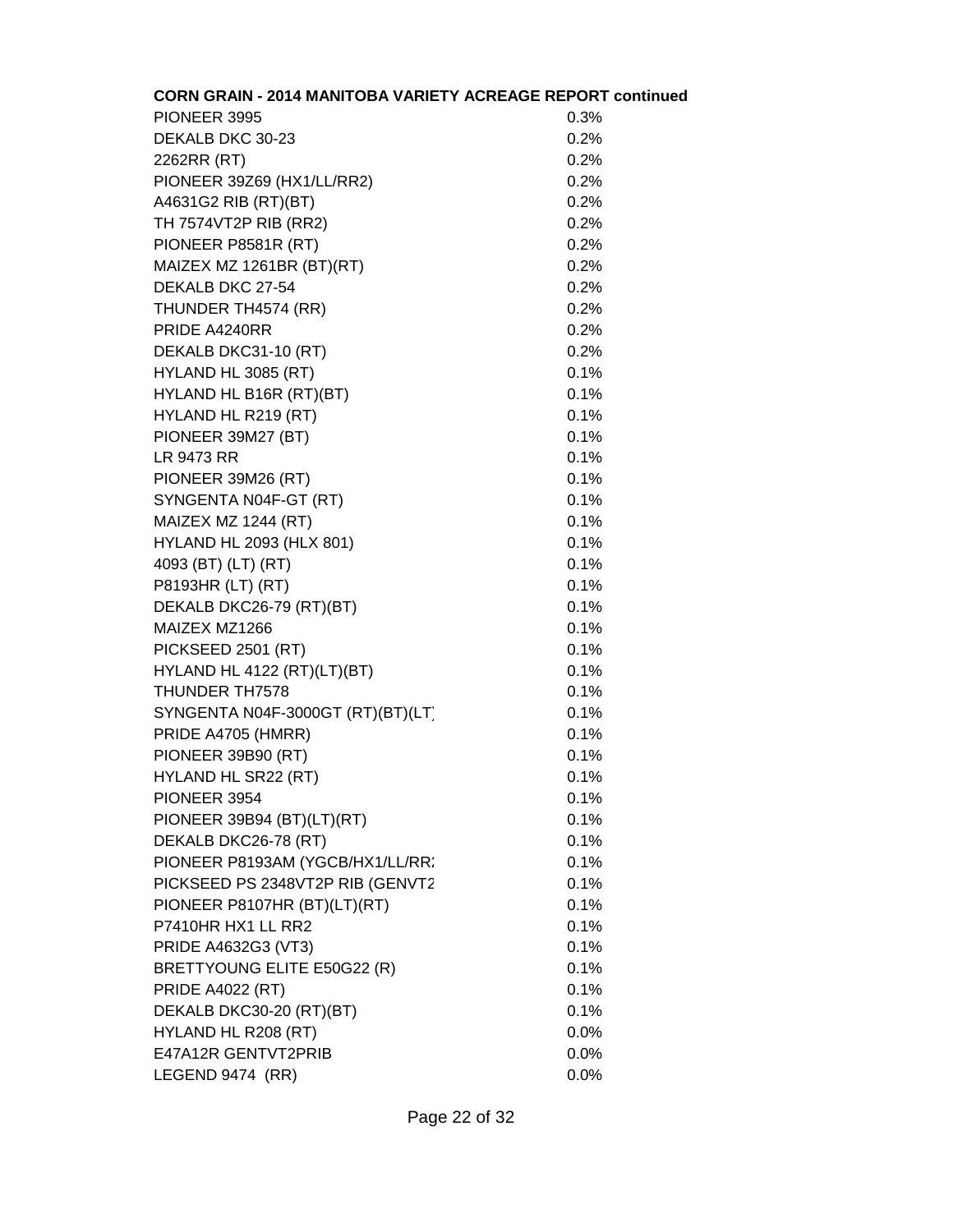| <b>CORN GRAIN - 2014 MANITOBA VARIETY ACREAGE REPORT continued</b> |         |
|--------------------------------------------------------------------|---------|
| THUNDER TH2477                                                     | 0.0%    |
| LR 9074 RB                                                         | 0.0%    |
| DEKALB DKC26-25 (RT)                                               | 0.0%    |
| P8651HR (LT) (RT)                                                  | 0.0%    |
| DEKALB DKC29-95 (CR9295)                                           | 0.0%    |
| <b>HYLAND DAXXAR</b>                                               | 0.0%    |
| 14B91                                                              | 0.0%    |
| THUNDER TH 4578 (RR)                                               | 0.0%    |
| PICKSEED PS2255                                                    | $0.0\%$ |
| TH 4377RR (RT)                                                     | 0.0%    |
| THUNDER TS7950                                                     | 0.0%    |
| <b>MAZEX MZ 1455 (RR)</b>                                          | $0.0\%$ |
| DEKALB DKC27-55RIB (VT2PRO)                                        | 0.0%    |
| LEGEND 5475 (CONVENTIONAL)                                         | 0.0%    |
| P8193AM (BT) (LT) (RT)                                             | 0.0%    |
| HYLAND HL 2222                                                     | 0.0%    |
| <b>PRIDE 1108</b>                                                  | $0.0\%$ |
| DEKALB DKC 29-97 (RT)                                              | 0.0%    |
| HYLAND HL SR35 (RT)                                                | 0.0%    |
| <b>HYLAND BAXXOS RR (RT)</b>                                       | $0.0\%$ |
| PIONEER P8906R                                                     | 0.0%    |
| ELITE FUSION (RT)                                                  | 0.0%    |
| SYNGENTA N07H (GT/CB/LL)                                           | 0.0%    |
| DEKALB DKC 28-76 (RT)                                              | 0.0%    |
| <b>HYLAND 3075 (RR2)</b>                                           | 0.0%    |
| HYLAND HL B18R (BT)(RT)                                            | 0.0%    |
| HYLAND HL 2161 (TH 1650)                                           | 0.0%    |
| MAZEX MZ 1445 (DBR, RR)                                            | 0.0%    |
| P8622HR (HZ1, LL, RR2)                                             | 0.0%    |

## **CORN SILAGE - 2014 MANITOBA VARIETY ACREAGE REPORT**

| PIONEER 39D95 (RT)           | 14.6% |                |
|------------------------------|-------|----------------|
| P7443R (RR)                  | 6.1%  | <b>Based o</b> |
| <b>PIONEER 39V05 (RT)</b>    | 4.7%  | 73,673         |
| HYLAND HL R219 (RT)          | 4.6%  | <b>Acres</b>   |
| THUNDER SEEDS 2146 (APR)     | 4.0%  | <b>Reporte</b> |
| HYLAND HL SR35 (RT)          | 3.6%  |                |
| <b>HYLAND BAXXOS RR (RT)</b> | 3.5%  |                |
| PIONEER 39D97 (BT)(LT)(RT)   | 3.3%  |                |
| NO VAR                       | 3.1%  |                |
| PIONEER P7213R (RT)          | 3.1%  |                |
| PIONEER P8581R (RT)          | 2.7%  |                |
| PICKSEED 2501 (RT)           | 2.3%  |                |
| P7632HR (BT)(RT)             | 2.2%  |                |
| DEKALB DKC30-07 (RT)         | 2.1%  |                |
| PIONEER 39M26 (RT)           | 2.0%  |                |

**Based on<br>73,673** Reported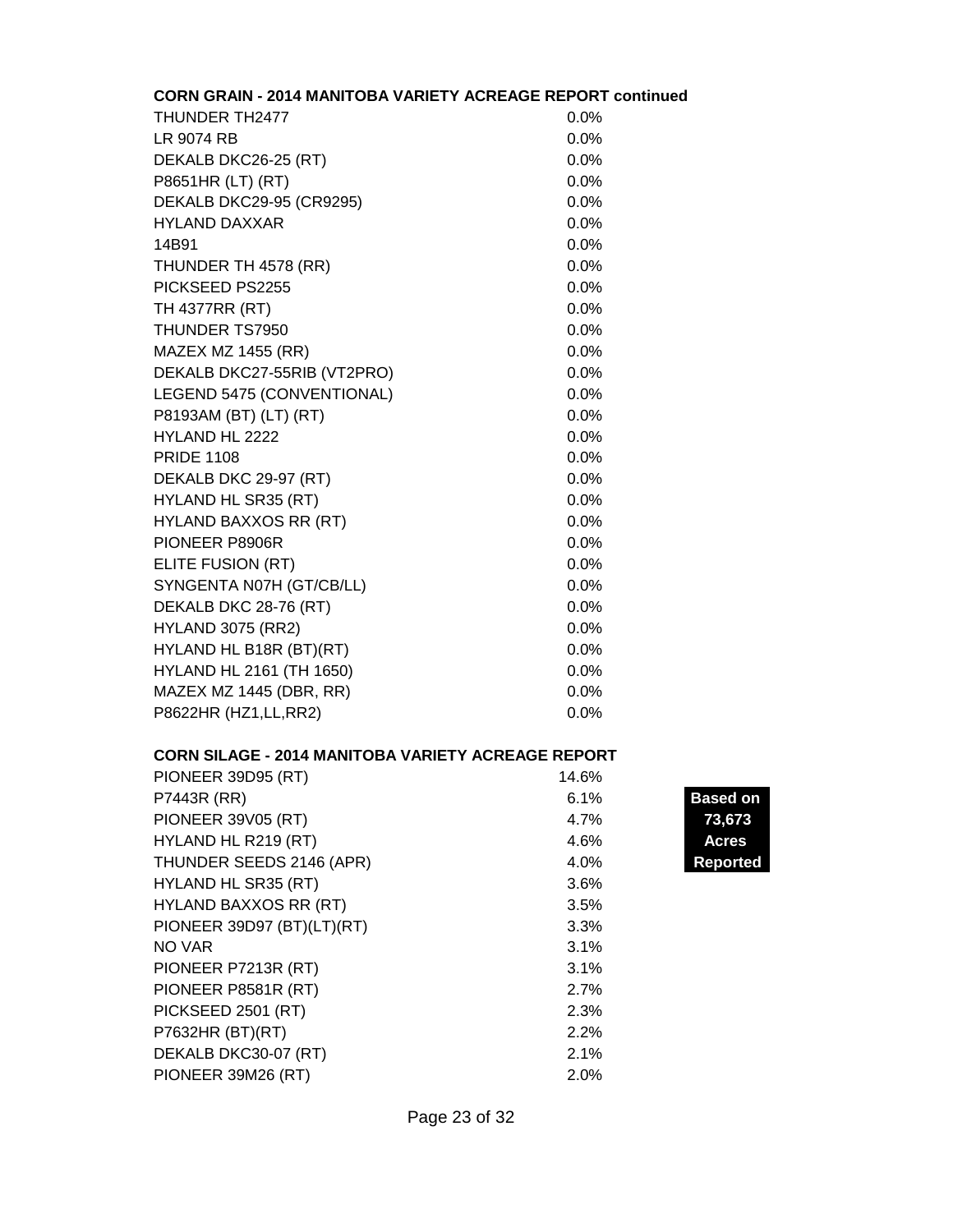| CORN SILAGE - 2014 MANITOBA VARIETY ACREAGE REPORT continued |      |
|--------------------------------------------------------------|------|
| PIONEER 39B90 (RT)                                           | 2.0% |
| P8210HR (BT) (LT) (RT)                                       | 1.9% |
| PIONEER P7332R (RR2)                                         | 1.9% |
| PRIDE A4705HMRR (RT)                                         | 1.8% |
| DEKALB DKC26-28RIB (RT)(BT)                                  | 1.5% |
| DEKALB DKC 27-54                                             | 1.5% |
| P8193AM (BT) (LT) (RT)                                       | 1.4% |
| <b>PRIDE A4176 (BT)(RT)</b>                                  | 1.4% |
| <b>HYLAND HL S034</b>                                        | 1.4% |
| HYLAND HL3085 (RT)                                           | 1.3% |
| HYLAND HL SR22 (RT)                                          | 1.2% |
| ELITE FUSION (RT)                                            | 1.1% |
| DEKALB DKC38-03RIB (RT)(BT)                                  | 1.1% |
| P8651HR (LT) (RT)                                            | 1.0% |
| VENZA R (RT)                                                 | 1.0% |
| <b>HYLAND 3093 (RT)</b>                                      | 0.7% |
| PIONEER 39B94 (BT) (LT) (RT)                                 | 0.7% |
| PIONEER P8906R                                               | 0.7% |
| THUNDER TH 8781 (RR)                                         | 0.6% |
| <b>PRIDE A4022 (RT)</b>                                      | 0.6% |
| PICKSEED 2219RR                                              | 0.6% |
| DEKALB DKC30-23 (RT)                                         | 0.6% |
| DEKALB DKC26-75                                              | 0.6% |
| PIONEER 39V07 (BT)(LT)(RT)                                   | 0.5% |
| PIONEER 3995                                                 | 0.5% |
| DEKALB 35-54 (RIB)                                           | 0.5% |
| A4240RR                                                      | 0.5% |
| P8193HR (LT) (RT)                                            | 0.4% |
| DEKALB DKC27-55 (LT) (RT)                                    | 0.4% |
| PIONEER 3905                                                 | 0.4% |
| HYLAND HL 2190                                               | 0.3% |
| HYLAND HL R208 (RT)                                          | 0.3% |
| HYLAND HL 4120                                               | 0.3% |
| 39F44                                                        | 0.3% |
| <b>HYLAND HY SR35</b>                                        | 0.3% |
| ELITE TUNDRA (RT)                                            | 0.3% |
| LR 9473 (RR)                                                 | 0.3% |
| HYLAND HL B29R (BT,RT)                                       | 0.3% |
| DEKALB DKC26-79 (RT)(BT)                                     | 0.2% |
| DEKALB DKC 34-46 (RT)                                        | 0.2% |
| DEKALB DKC31-07 (RR2)                                        | 0.2% |
| MAIZEX LF 728R (RT)                                          | 0.2% |
| PIONEER P8622HR                                              | 0.2% |
| PIONEER 3902                                                 | 0.2% |
| PIONEER 39B96 (BT)(LT)                                       | 0.2% |
| SORENTO R (LT) (RT)                                          | 0.2% |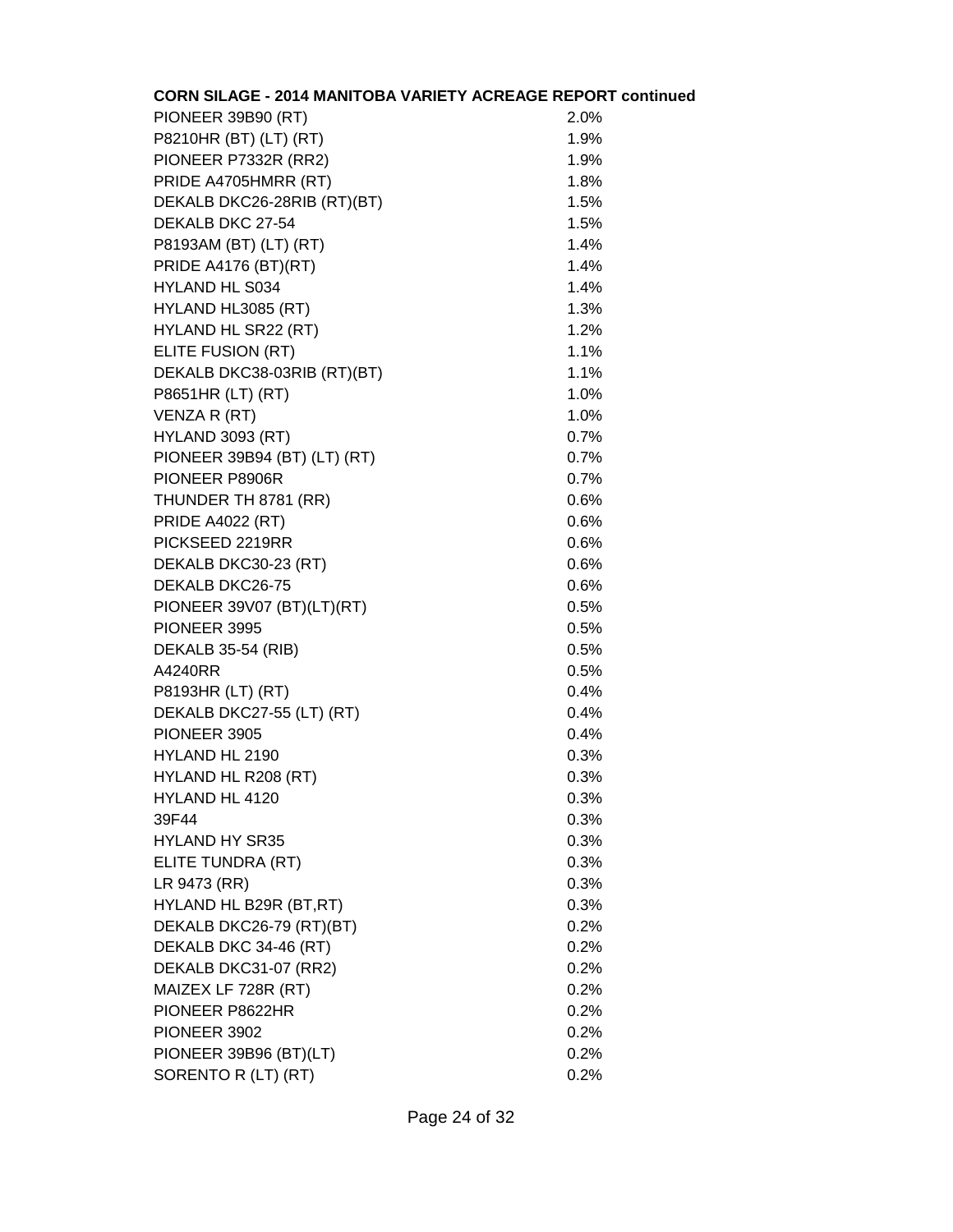| <b>CORN SILAGE - 2014 MANITOBA VARIETY ACREAGE REPORT continued</b> |         |
|---------------------------------------------------------------------|---------|
| HYLAND HL B16R (RT)(BT)                                             | 0.2%    |
| DEKALB DKC35-51 (BT) (RT)                                           | 0.2%    |
| DE DELL DL1197                                                      | 0.2%    |
| DEKALB KDC33-78 (RIB)                                               | 0.2%    |
| <b>HYLAND EX EARLY BLEND</b>                                        | 0.2%    |
| PIONEER 39Z69 (BT) (RT)                                             | 0.1%    |
| PRIDE A4023 (BT)(RT)                                                | 0.1%    |
| DEKALB DKC27-45 (BT)(RT)                                            | 0.1%    |
| LEGAND LS5177                                                       | 0.1%    |
| 4093 (BT) (LT) (RT)                                                 | 0.1%    |
| DEKALB DKC 28-76 (RT)                                               | 0.1%    |
| LEGEND 9474 (RR)                                                    | 0.1%    |
| MASTERS CHOICE MASTERGRAZE                                          | 0.1%    |
| THUNDER TH 3378 (CONVENTIONAL)                                      | 0.1%    |
| DEKALB DK 235                                                       | 0.1%    |
| 2622RR                                                              | 0.1%    |
| DEKALB DKC 26-25 (RT)                                               | 0.1%    |
| DEKALB DKC 32-92 (RIB)                                              | 0.1%    |
| MAIZEX LF 755BT/RR (BT)(RT)                                         | 0.1%    |
| DEKALB DKC26-78 (RT)                                                | 0.1%    |
| LEGEND SEEDS LR 9379 (RR, GT)                                       | 0.1%    |
| DEKALB DKC27-12 (RT)                                                | 0.1%    |
| N12R-3000GT (LT) (RT)                                               | 0.1%    |
| E47A17R RR2                                                         | 0.1%    |
| PIONEER 39B42                                                       | 0.1%    |
| 39C59RR                                                             | 0.1%    |
| <b>PRIDE 1108</b>                                                   | 0.1%    |
| PIONEER 3954                                                        | 0.1%    |
| DEKALB DKC31-10 (RIB, GENVT2P)                                      | 0.1%    |
| CO-OP 2350                                                          | 0.1%    |
| PIONEER P7535 HR (RT)                                               | 0.1%    |
| HYLAND HL2262                                                       | 0.0%    |
| <b>AMAIZING GRACE</b>                                               | 0.0%    |
| PIONEER 3940(X0804H)                                                | 0.0%    |
| HYLAND HL-FR22 (RR)                                                 | 0.0%    |
| DEKALB DKC27-44 (RT)                                                | $0.0\%$ |
| <b>HYLAND HL S011</b>                                               | 0.0%    |
| LEGEND LR9875R (RT)                                                 | 0.0%    |
| <b>BALDRIDGE AMAIZING GRAZE 75+</b>                                 | 0.0%    |
| DEKALB DKC 36-30 (RIB)                                              | 0.0%    |
| PIONEER P8185 (RR)                                                  | 0.0%    |
| DEKALB DKC27-32 (RT)                                                | 0.0%    |
| MAIZEX EX 1261                                                      | $0.0\%$ |
| PICKSEED PS2255                                                     | 0.0%    |
| DEKALB DKC 28-79 RIB (BT)                                           | 0.0%    |
| PIONEER 39H86 (RT)(LT)(BT)                                          | 0.0%    |
|                                                                     |         |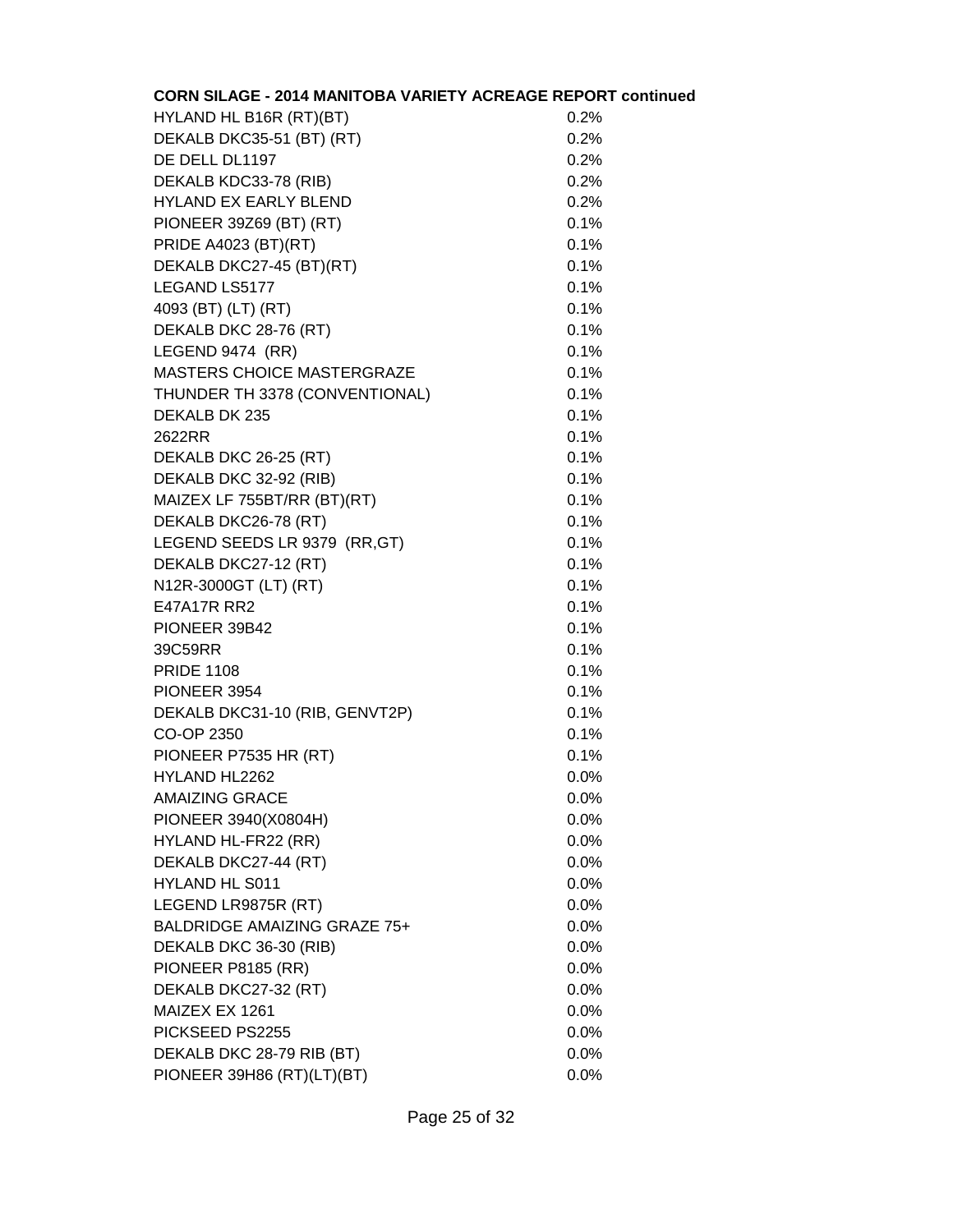# **CORN SILAGE - 2014 MANITOBA VARIETY ACREAGE REPORT continued**

| PIONEER P8107HR (BT)(LT)(RT)        | $0.0\%$ |
|-------------------------------------|---------|
| ELITE E50G27 (RT)                   | $0.0\%$ |
| PIONEER 39F45                       | $0.0\%$ |
| THUNDER TH 3382 (RR)                | $0.0\%$ |
| PRAIRIE PACIFIC 3383 GTCBLL (LT) (F | $0.0\%$ |

### **CORN - OPEN POLLINATED - 2014 MANITOBA VARIETY ACREAGE REPORT**

| NO VAR                   | 34.3% |                 |
|--------------------------|-------|-----------------|
| WCF-X                    | 21.4% | <b>Based on</b> |
| BRC SYN (CANAMAIZE 2000) | 12.3% | 668             |
| <b>CATT</b>              | 11.2% | <b>Acres</b>    |
| CM533 (RT)               | 10.9% | <b>Reported</b> |
| CATT CT 40S              | 6.0%  |                 |
| <b>MANDAN BRIDE</b>      | 2.1%  |                 |
| CM440                    | 1.8%  |                 |

#### **MUSTARD - 2014 MANITOBA VARIETY ACREAGE REPORT**

| ANDANTE (SA98RNA1)         | 63.5%      | Based on     |
|----------------------------|------------|--------------|
| NO VAR (YELLOW)            | 25.4%      | 4.746        |
| CENTENNIAL BROWN (J97-149) | $8.4\%$    | <b>Acres</b> |
| FORGE (CJ/86/Z)            | <b>27%</b> | Reported     |

# **SUNFLOWERS (OIL) - 2014 MANITOBA VARIETY ACREAGE REPORT**

| P63ME70                        | 27.8% |                 |
|--------------------------------|-------|-----------------|
| PIONEER 63N82 (EXPRESS TOLERAN | 15.3% | <b>Based on</b> |
| P63ME80                        | 12.6% | 26,617          |
| <b>NUSEED TALON</b>            | 9.5%  | <b>Acres</b>    |
| 8N270CLDM                      | 8.2%  | <b>Reported</b> |
| PIONEER 63M80 (MO)             | 5.3%  |                 |
| MYCOGEN SF270                  | 4.9%  |                 |
| SEEDS2000 DEFENDER PLUS        | 3.3%  |                 |
| MYCOGEN 8N270 (MO)             | 3.0%  |                 |
| <b>COBALT II (CL)</b>          | 2.8%  |                 |
| MYCOGEN 8N272 (MO)             | 2.2%  |                 |
| PIONEER 63A70                  | 1.1%  |                 |
| SEEDS2000 FALCON               | 1.1%  |                 |
| DAHLGREN 820                   | 0.7%  |                 |
| NO VAR                         | 0.7%  |                 |
| 3495 NS/CL/DM                  | 0.6%  |                 |
| NO VAR (SUNOLA)                | 0.5%  |                 |
| CHS RH 400CL (CL)              | 0.3%  |                 |
| <b>COBRANS</b>                 | 0.1%  |                 |
|                                |       |                 |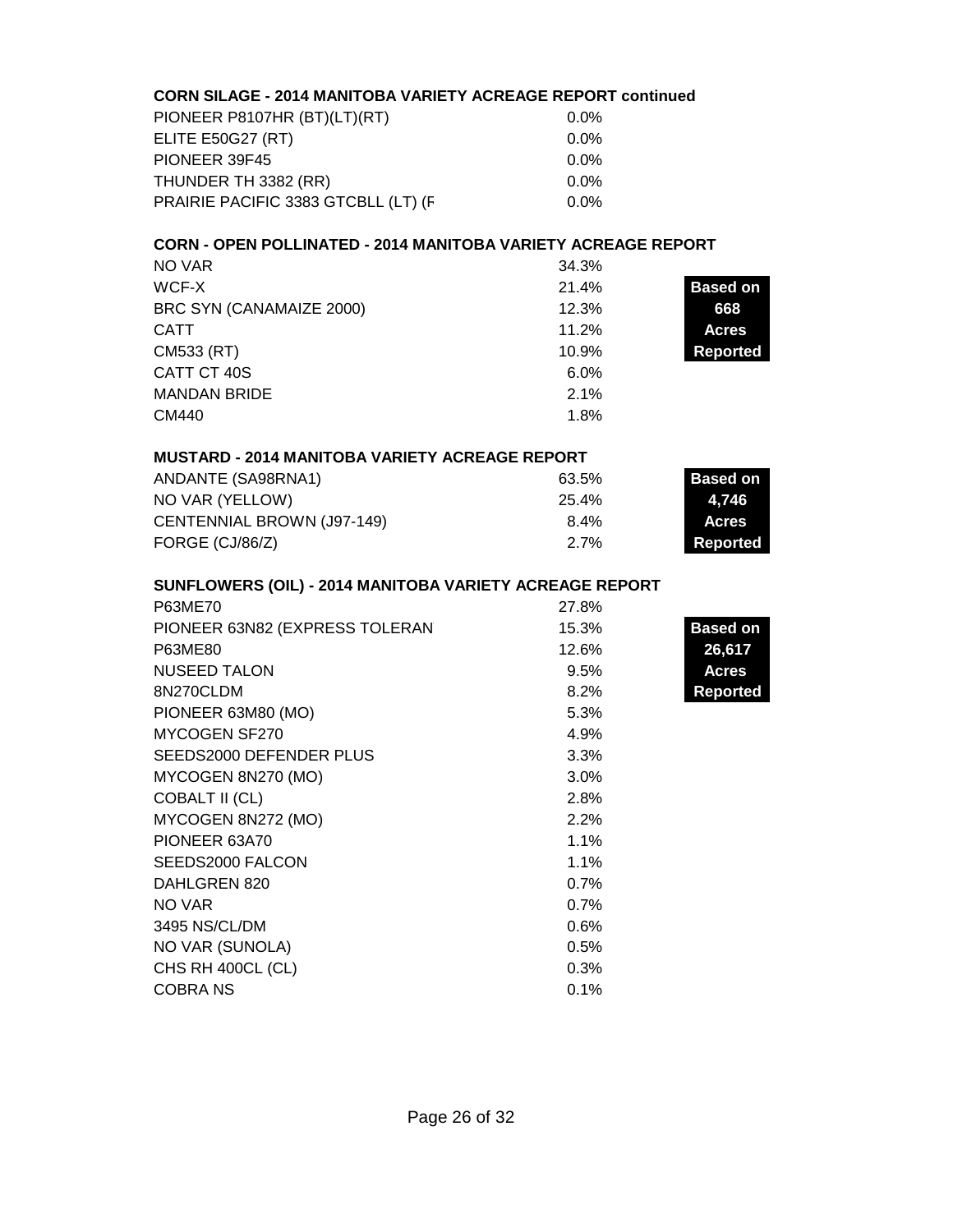| SUNFLOWERS (NON-OIL) - 2014 MANITOBA VARIETY ACREAGE REPORT |                                          |
|-------------------------------------------------------------|------------------------------------------|
| SEEDS2000 PANTHER DMR                                       | 16.2%                                    |
| SEEDS2000 6950<br><b>SEEDS2000 PANTHER</b>                  | <b>Based on</b><br>13.3%                 |
| <b>SEEDS2000 6946 DMR</b>                                   | 60,104<br>11.7%<br>11.1%                 |
| CHS RH 400CL (CL)                                           | <b>Acres</b><br>10.7%<br><b>Reported</b> |
| SEEDS2000 JAGUAR DMR                                        | 10.6%                                    |
| SEEDS2000 JAGUAR (X4407)(ST)                                | 10.3%                                    |
| SEEDS2000 6946                                              | 7.9%                                     |
| <b>RH400CL</b>                                              | 2.7%                                     |
| DAHLGREN D-9530                                             | 2.0%                                     |
| <b>NO VAR</b>                                               | 1.8%                                     |
| <b>RH 440</b>                                               | 1.0%                                     |
| PIONEER 6494                                                | 0.5%                                     |
| MYCOGEN 2073                                                | 0.1%                                     |
|                                                             |                                          |
| <b>BUCKWHEAT - 2014 MANITOBA VARIETY ACREAGE REPORT</b>     |                                          |
| KOMA (BRO 3)                                                | <b>Based on</b><br>26.5%                 |
| AC MANISOBA (BS85635)                                       | 23.4%<br>2,599                           |
| AC SPRINGFIELD (BS 85648)                                   | 19.2%<br><b>Acres</b>                    |
| <b>MANCAN</b>                                               | 15.4%<br><b>Reported</b>                 |
| NO VAR                                                      | 10.3%                                    |
| DF4 (HORIZON)                                               | 5.2%                                     |
| <b>CANARYSEED - 2014 MANITOBA VARIETY ACREAGE REPORT</b>    |                                          |
| <b>ELIAS</b>                                                | <b>Based on</b><br>34.0%                 |
| <b>KEET</b>                                                 | 32.9%<br>2,009                           |
| CDC TOGO (C99048)                                           | 17.2%<br><b>Acres</b>                    |
| CDC MARIA (GLB - 2)                                         | 11.9%<br><b>Reported</b>                 |
| <b>CDC CALVI</b>                                            | 4.0%                                     |
|                                                             |                                          |
| HEMP (GRAIN) - 2014 MANITOBA VARIETY ACREAGE REPORT         |                                          |
| CRS-1                                                       | 43.9%                                    |
| X59 (HEMPNUT)                                               | 24.5%<br><b>Based on</b>                 |
| CFX-1                                                       | 17,453<br>9.7%                           |
| CFX-2                                                       | 6.0%<br><b>Acres</b>                     |
| FINOLA (FIN 314)                                            | 5.7%<br><b>Reported</b>                  |
| <b>CANDA</b>                                                | 4.8%                                     |
| <b>DELORES</b>                                              | 3.8%                                     |
| NO VAR                                                      | 1.1%                                     |
| <b>USO 31</b>                                               | 0.5%                                     |
| MILLET - PROSO - 2014 MANITOBA VARIETY ACREAGE REPORT       |                                          |
| NO VAR (WHITE)                                              | <b>Based on</b><br>23.6%                 |
| NO VAR (RED)                                                | 22.4%<br>5,235                           |
| DAWN (WHITE)                                                | 17.5%<br><b>Acres</b>                    |
| <b>CROWN</b>                                                | 12.0%<br><b>Reported</b>                 |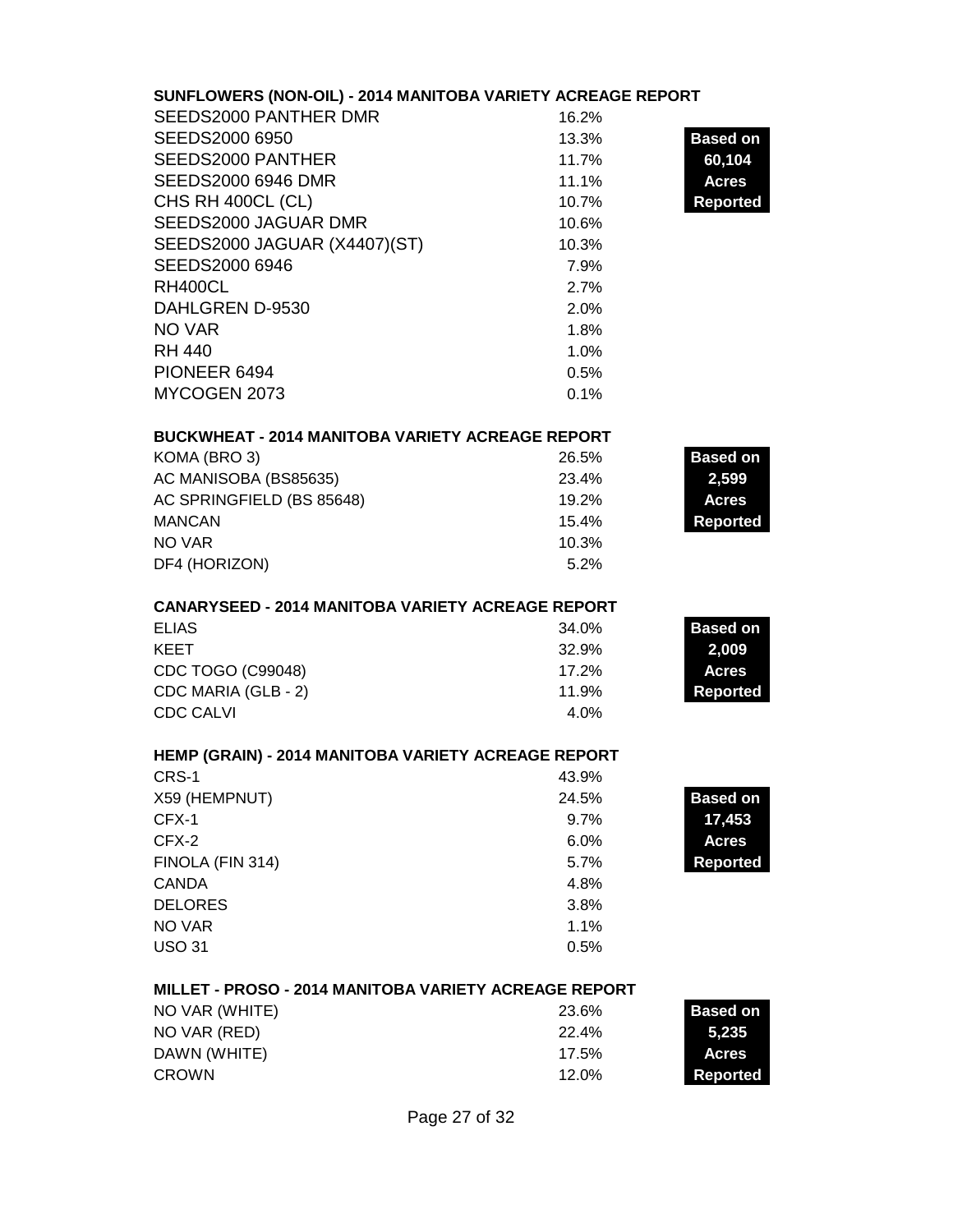### **MILLET - PROSO - 2014 MANITOBA VARIETY ACREAGE REPORT continued**

| NO VAR (PROSO)      | 10.7%   |
|---------------------|---------|
| CERISE (RED)        | $8.1\%$ |
| <b>PRAIRIE GOLD</b> | 2.9%    |
| HORIZON (WHITE)     | 2.8%    |

# **TIMOTHY SEED PEDIGREED - 2014 MANITOBA VARIETY ACREAGE REPORT** COMER 14.7% RICHMOND **Based on Based on Based on Based on Based on** BARFLEO **17,234** CLIMAX 842 4.9% **Acres**  PRESTO **Reported** LISCHKA 4.3% HOKUO 4.2% TIFFANY 4.1% ERECTA 3.9% AC ALLIANCE (SF8601) 3.8% OVATION 3.0% PROMESSE 2.9% ARLAKA (SF 8301) 2.8% TREASURE 2.8%  $NO VAR$  2.8% EXPRESS (TM 8902) 2.5%  $\blacksquare$ TILLER  $2.4\%$ COMTAL 2.3%  $KARA$  2.3% SUMMER GRAZE 320 1.9% AC OPAL 1.8% CLASSIC 1.8% BARPENTA 31.8% CLAIR 276 1.6% DOLINA 2.3%  $ANJO$  and  $1.2\%$ GLACIER 1.0% WINNETOU 1.0% GRINDSTAD 0.9%  $\blacksquare$ TITAN  $0.9\%$ RASANT 0.8% AC ANTOINE 0.7%  $\sf KABA$  116 0.7%  $S-48$  0.5% ENGMO 8.4%

HOKUEI 8.2%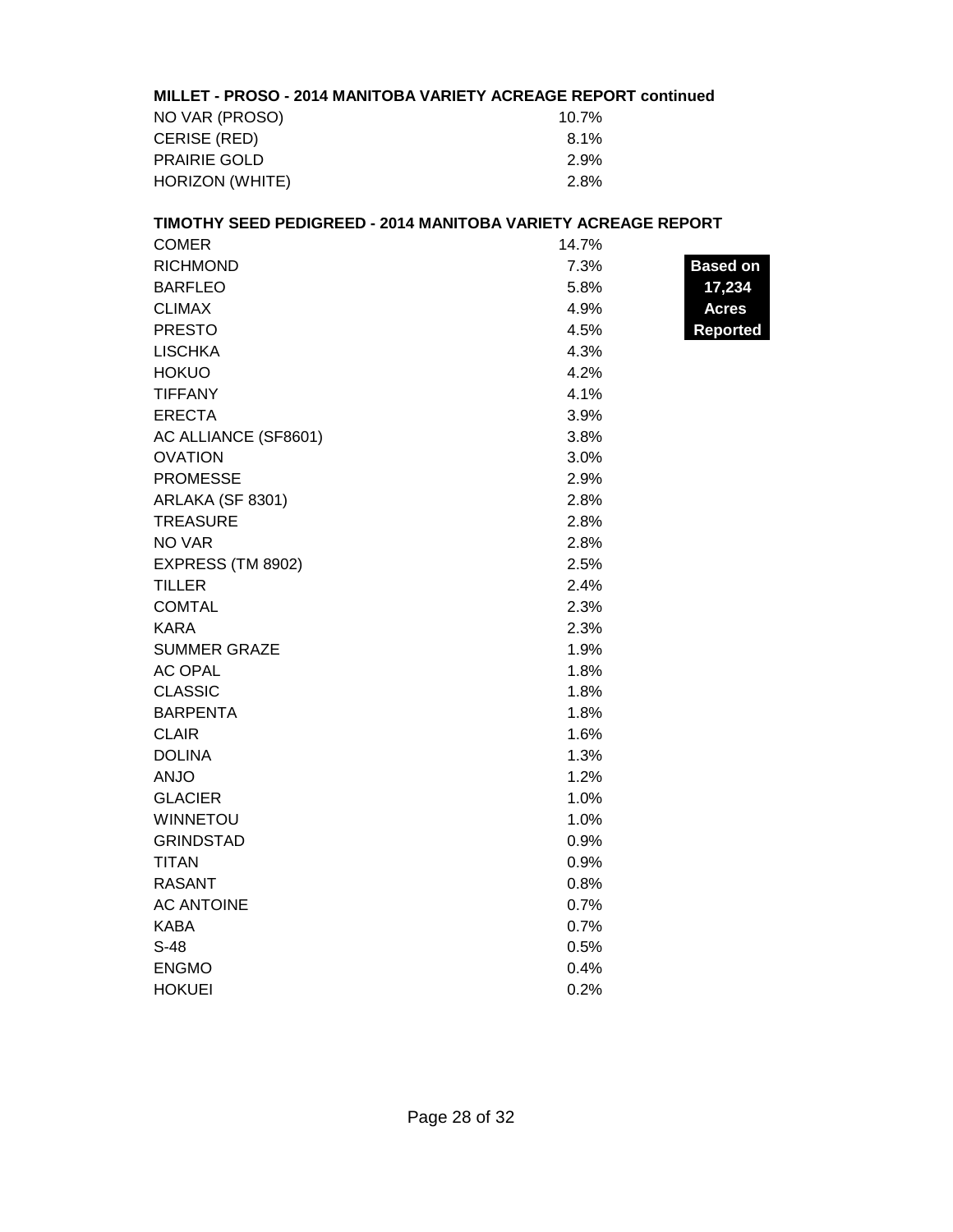# **ALFALFA SEED COMMON - 2014 MANITOBA VARIETY ACREAGE REPORT**

| NO VAR                          | 72.7% |                 |
|---------------------------------|-------|-----------------|
| <b>PS 2065 MF</b>               | 4.9%  | <b>Based on</b> |
| SPREDOR 4                       | 4.8%  | 8,259           |
| LEGEND <sub>2</sub>             | 2.9%  | <b>Acres</b>    |
| REGINA (AR-247)                 | 1.9%  | Reported        |
| <b>LADAK</b>                    | 1.8%  |                 |
| <b>ALGONQUIN</b>                | 1.8%  |                 |
| <b>LACTATOR</b>                 | 1.7%  |                 |
| 9111                            | 1.0%  |                 |
| RUNNER (HC - 2)                 | 1.0%  |                 |
| <b>SPYDER BRAND</b>             | 1.0%  |                 |
| ANDINA (AR-10)                  | 1.0%  |                 |
| <b>CIMARRON VR</b>              | 0.8%  |                 |
| <b>AC NORDICA</b>               | 0.7%  |                 |
| SEEDAR 60                       | 0.6%  |                 |
| <b>MATRIX</b>                   | 0.5%  |                 |
| SATELLITE (POWER 4.2)           | 0.3%  |                 |
| LEXUS (CW 05009) (SHEPHERD-USA) | 0.3%  |                 |
| ACA605 (AR-5)                   | 0.2%  |                 |
| ABLE (PS 90-6,9096)             | 0.2%  |                 |

# **ALFALFA SEED PEDIGREED - 2014 MANITOBA VARIETY ACREAGE REPORT**

| SATELLITE (POWER 4.2)           | 9.1% |                 |
|---------------------------------|------|-----------------|
| 5301                            | 7.7% | <b>Based on</b> |
| <b>ADRENALINE</b>               | 6.5% | 13,415          |
| <b>RESPONSE WT</b>              | 3.9% | <b>Acres</b>    |
| <b>PLATO</b>                    | 3.4% | <b>Reported</b> |
| LEXUS (CW 05009) (SHEPHERD-USA) | 3.0% |                 |
| 4020 MF (BY 723)                | 2.8% |                 |
| PERFORMER (CW-044018)           | 2.6% |                 |
| <b>TRIADE</b>                   | 2.6% |                 |
| 4030 (DS 812-T)                 | 2.5% |                 |
| <b>SUTTER</b>                   | 2.4% |                 |
| <b>RHINO (3317)</b>             | 2.3% |                 |
| <b>DS 711 BR</b>                | 2.3% |                 |
| <b>DERBY</b>                    | 2.2% |                 |
| ACTIS (CW34029, QS34029)        | 2.1% |                 |
| PICKSEED VISION                 | 2.0% |                 |
| <b>CANNELLE</b>                 | 2.0% |                 |
| DON ENRIQUE 6000 (AR-14)        | 1.8% |                 |
| <b>ALGONQUIN</b>                | 1.8% |                 |
| <b>CALYPSO</b>                  | 1.7% |                 |
| <b>ALPHA</b>                    | 1.7% |                 |
| <b>AC BRADOR</b>                | 1.7% |                 |
| ICG H04                         | 1.7% |                 |
| OPTIMUS (CW 044019)             | 1.6% |                 |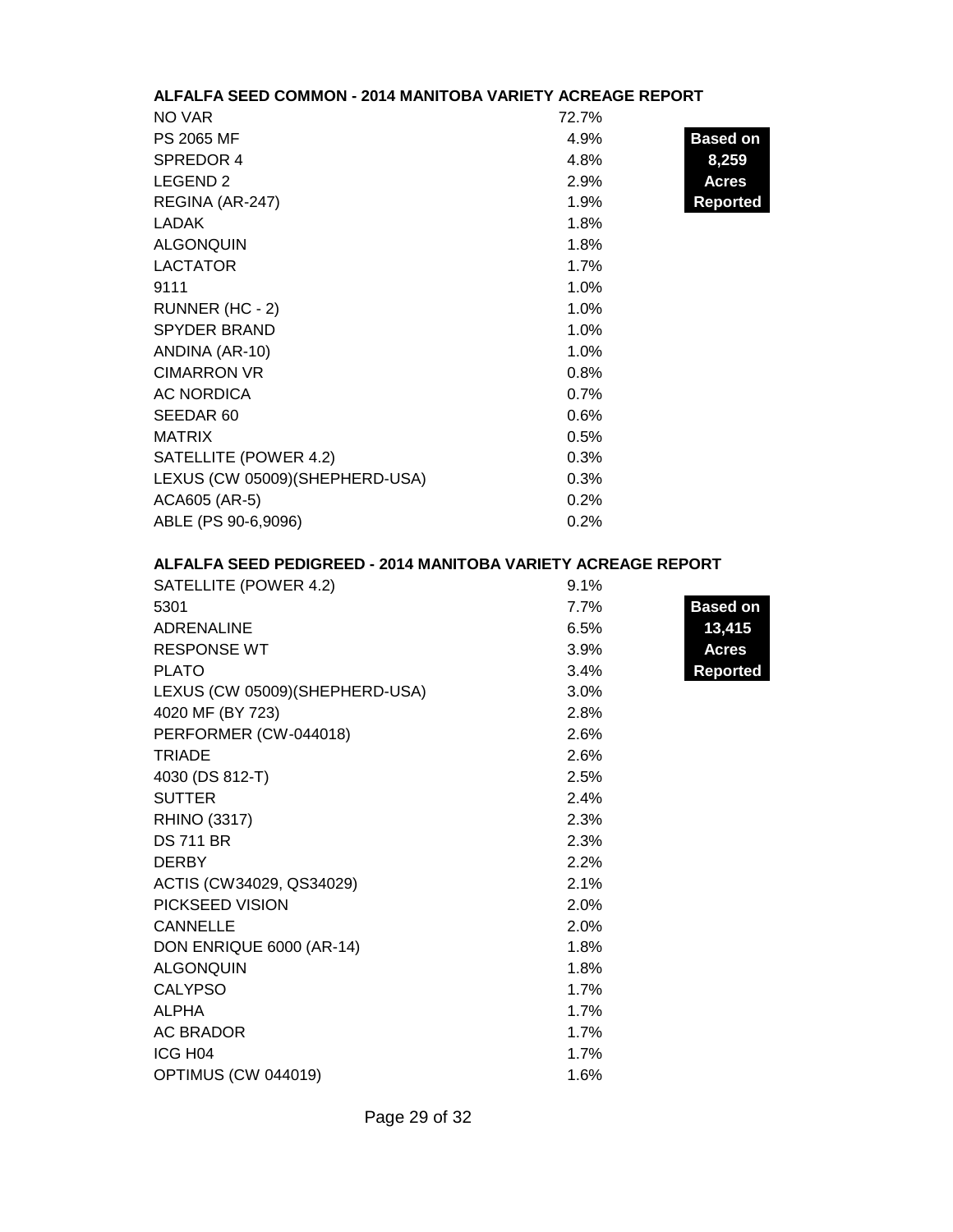| ALFALFA SEED PEDIGREED - 2014 MANITOBA VARIETY ACREAGE REPORT continued |                          |
|-------------------------------------------------------------------------|--------------------------|
| <b>CRENO</b>                                                            | 1.5%                     |
| <b>RUGGED</b>                                                           | 1.5%                     |
| STEALTH (CW 83021)                                                      | 1.5%                     |
| <b>PLANET</b>                                                           | 1.5%                     |
| 3010                                                                    | 1.4%                     |
| KEY <sub>2</sub>                                                        | 1.3%                     |
| <b>LACTATOR</b>                                                         | 1.2%                     |
| <b>SVN 0057 (SOCA)</b>                                                  | 1.2%                     |
| ALTHEA (EXP NAME CW 65033)                                              | 1.2%                     |
| <b>QUEST (CW24044)</b>                                                  | 1.2%                     |
| MARA (AR-16)                                                            | 1.2%                     |
| NORTHSTAR AR 377 (EXP)                                                  | 1.1%                     |
| PIONEER 55Q27                                                           | 1.0%                     |
| AR371                                                                   | 1.0%                     |
| AC MELODIE (SF8902)                                                     | 1.0%                     |
| ACA617 (AR-18)                                                          | 0.9%                     |
| <b>HAYGRAZER</b>                                                        | 0.7%                     |
| ACA605 (AR-5)                                                           | 0.7%                     |
| <b>ALEXIS</b>                                                           | 0.6%                     |
| <b>KEY</b>                                                              | 0.6%                     |
| LX47 ML                                                                 | 0.6%                     |
| <b>TORO</b>                                                             | 0.6%                     |
| PS 2065 MF                                                              | 0.6%                     |
| CONCEPT (CW 63002)                                                      | 0.6%                     |
| RUNNER (HC - 2)                                                         | 0.6%                     |
| <b>CIMARRON SR</b>                                                      | 0.5%                     |
| <b>SPYDER BRAND</b>                                                     | 0.4%                     |
| <b>NOVA (CK2000)</b>                                                    | 0.4%                     |
| <b>PATRICIA</b>                                                         | 0.4%                     |
| <b>RED FALCON</b>                                                       | 0.4%                     |
| SF2104                                                                  | 0.3%                     |
| <b>LADAK</b>                                                            | 0.2%                     |
| <b>AC CARIBOU</b>                                                       | 0.2%                     |
| IML04                                                                   | 0.2%                     |
| 4241 (GG4241)                                                           | 0.1%                     |
| <b>NO VAR</b>                                                           | 0.1%                     |
| DAKOTA (DAK 99)                                                         | 0.1%                     |
| ANNUAL RYEGRASS SEED - 2014 MANITOBA VARIETY ACREAGE REPORT             |                          |
| <b>AUBADE</b>                                                           | 25.8%                    |
| <b>MAGNUM</b>                                                           | <b>Based on</b><br>22.4% |
| NO VAR                                                                  | 15.1%<br>2,172           |
| <b>BRETT YOUNG BIG BANG</b>                                             | 12.9%<br><b>Acres</b>    |
| NO VAR (WESTERWOLD)                                                     | 12.8%<br><b>Reported</b> |
| <b>HELLEN</b>                                                           | 5.1%                     |
| <b>ELUNARIA</b>                                                         | 3.2%                     |
| <b>GRAZER</b>                                                           | 2.8%                     |

Page 30 of 32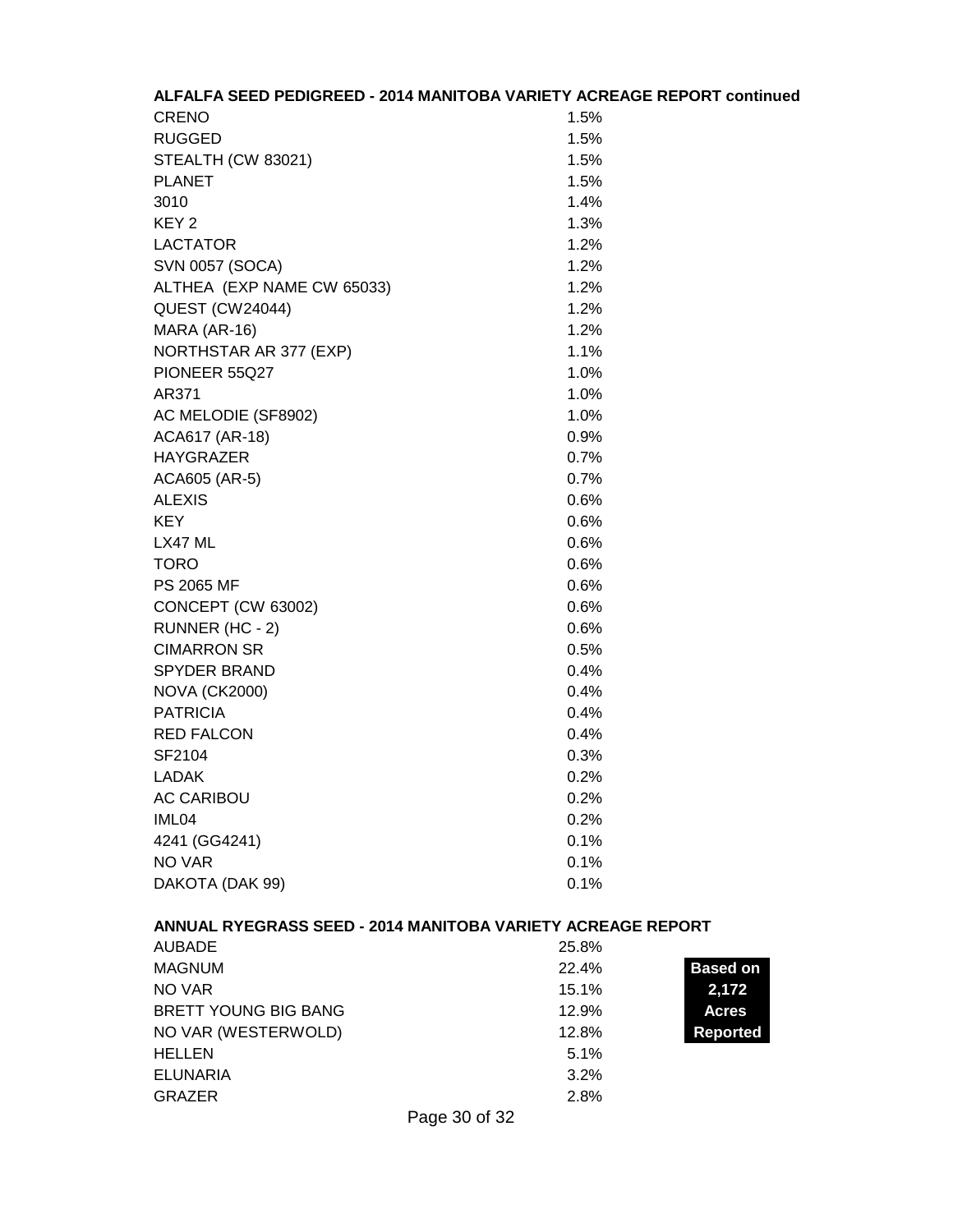|                                | PERENNIAL RYEGRASS SEED - 2014 MANITOBA VARIETY ACREAGE REPORT |                 |
|--------------------------------|----------------------------------------------------------------|-----------------|
| NO VAR                         | 13.5%                                                          |                 |
| <b>BELLEVUE</b>                | 6.4%                                                           | <b>Based on</b> |
| <b>CUTTER 2</b>                | 4.9%                                                           | 17,268          |
| <b>PASSPORT</b>                | 4.4%                                                           | <b>Acres</b>    |
| GATOR 3 (CIS-PR-85)            | 4.1%                                                           | <b>Reported</b> |
| <b>PARAGON</b>                 | 4.0%                                                           |                 |
| <b>SUN</b>                     | 3.7%                                                           |                 |
| <b>ELEGANA</b>                 | 3.6%                                                           |                 |
| DOMINATOR (11)                 | 3.6%                                                           |                 |
| <b>BLAZER</b>                  | 2.8%                                                           |                 |
| <b>RACER II</b>                | 2.6%                                                           |                 |
| JR-348 (REVENGE GLX)           | 2.5%                                                           |                 |
| DASHER 3                       | 2.2%                                                           |                 |
| <b>EVENING SHADE</b>           | 2.0%                                                           |                 |
| PATRIOT 4                      | 1.9%                                                           |                 |
| <b>BANFIELD</b>                | 1.8%                                                           |                 |
| <b>ALL STAR III</b>            | 1.8%                                                           |                 |
| FIESTA 4                       | 1.8%                                                           |                 |
| IQ (CIS-PR-75)                 | 1.8%                                                           |                 |
| <b>AFFIRMED</b>                | 1.7%                                                           |                 |
| <b>ALLSPORT</b>                | 1.7%                                                           |                 |
| PANGEA (TURF TYPE)             | 1.7%                                                           |                 |
| <b>SIRTAKY</b>                 | 1.7%                                                           |                 |
| LAREDO                         | 1.7%                                                           |                 |
| SR 4600                        | 1.6%                                                           |                 |
| <b>BAREURO</b>                 | 1.6%                                                           |                 |
| PLATEAU                        | 1.4%                                                           |                 |
| <b>CITATION III</b>            | 1.3%                                                           |                 |
| <b>ACCENT</b>                  | 1.2%                                                           |                 |
| PR8821                         | 0.9%                                                           |                 |
| <b>QUEBEC</b>                  | 0.9%                                                           |                 |
| PICKSEED SIDEWAYS (EXP PSRXS84 | 0.9%                                                           |                 |
| <b>1G SQUARED</b>              | 0.9%                                                           |                 |
| <b>LIBERO</b>                  | 0.9%                                                           |                 |
| <b>FEEDER</b>                  | 0.9%                                                           |                 |
| <b>CHURCHILL</b>               | 0.9%                                                           |                 |
| <b>BANDALORE</b>               | 0.9%                                                           |                 |
| <b>RODRIGO</b>                 | 0.9%                                                           |                 |
| <b>CONCERTO</b>                | 0.8%                                                           |                 |
| ALL STAR 2                     | 0.8%                                                           |                 |
| <b>FANDANGO</b>                | 0.7%                                                           |                 |
| <b>TOP GUN</b>                 | 0.7%                                                           |                 |
| PRIMARY (IS PR 269)            | 0.6%                                                           |                 |
| SALINAS (PST 2SLX)             | 0.6%                                                           |                 |
| <b>CADDYSHACK 2</b>            | 0.6%                                                           |                 |
| TOP HAT                        | 0.5%                                                           |                 |